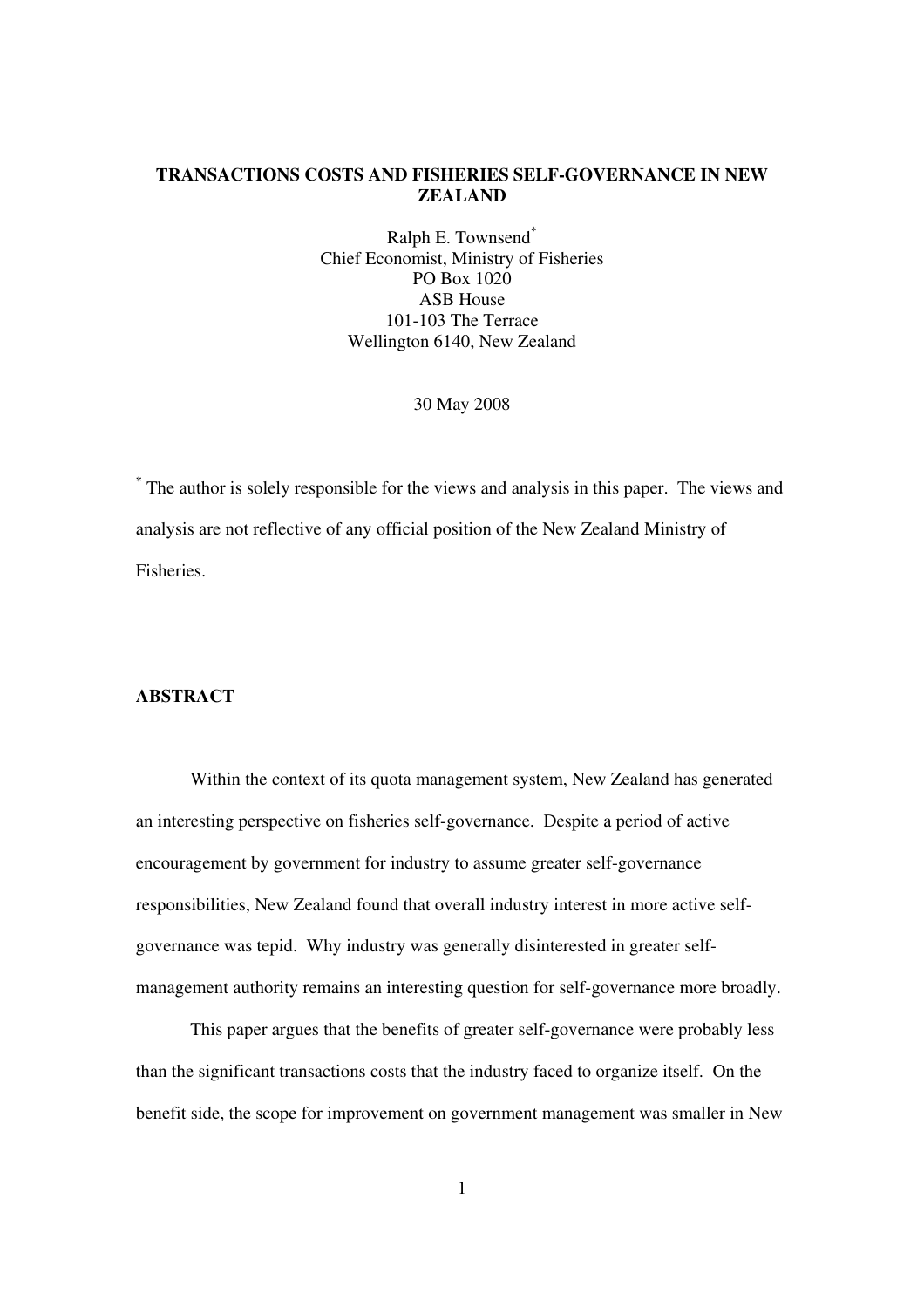Zealand than elsewhere, because government reform had already reduced the costs of fisheries administration. Administration of the QMS was devolved to FishServe. Research was administered under a transparent system of competitive delivery by contractors.

The transactions costs confronting industry were substantial for several reasons. First, the unanimous agreement required for self-governance incurred very high transactions costs. Second, government policy struggled to define exactly what elements of governance might be devolved and what elements government must retain. Absent well-specified expectations from government, the investments in self-governance are unusually risky. Third, there may have been unrealistic expectations from government that self-governance could solve not only the pool fisheries externalities, but also the downstream externalities such as sea bird impacts. This expectation may have implied very high transactions costs to negotiate with third parties, such as environmental groups.

This experience has direct policy implications for governments interested in devolved fisheries governance. Non-unanimous governance rules are important to reduce the costs of negotiations. A clear definition of the bounds of self-governance can clarify the possible benefits and reduce the risks and uncertainty. Finally, government must understand that ITQs create incentives to maximise the value of the resource, but they do not create incentives to solve downstream externalities.

JEL no. Q22.

Contact author: Ralph Townsend Email: *Ralph.Townsend@fish.govt.nz*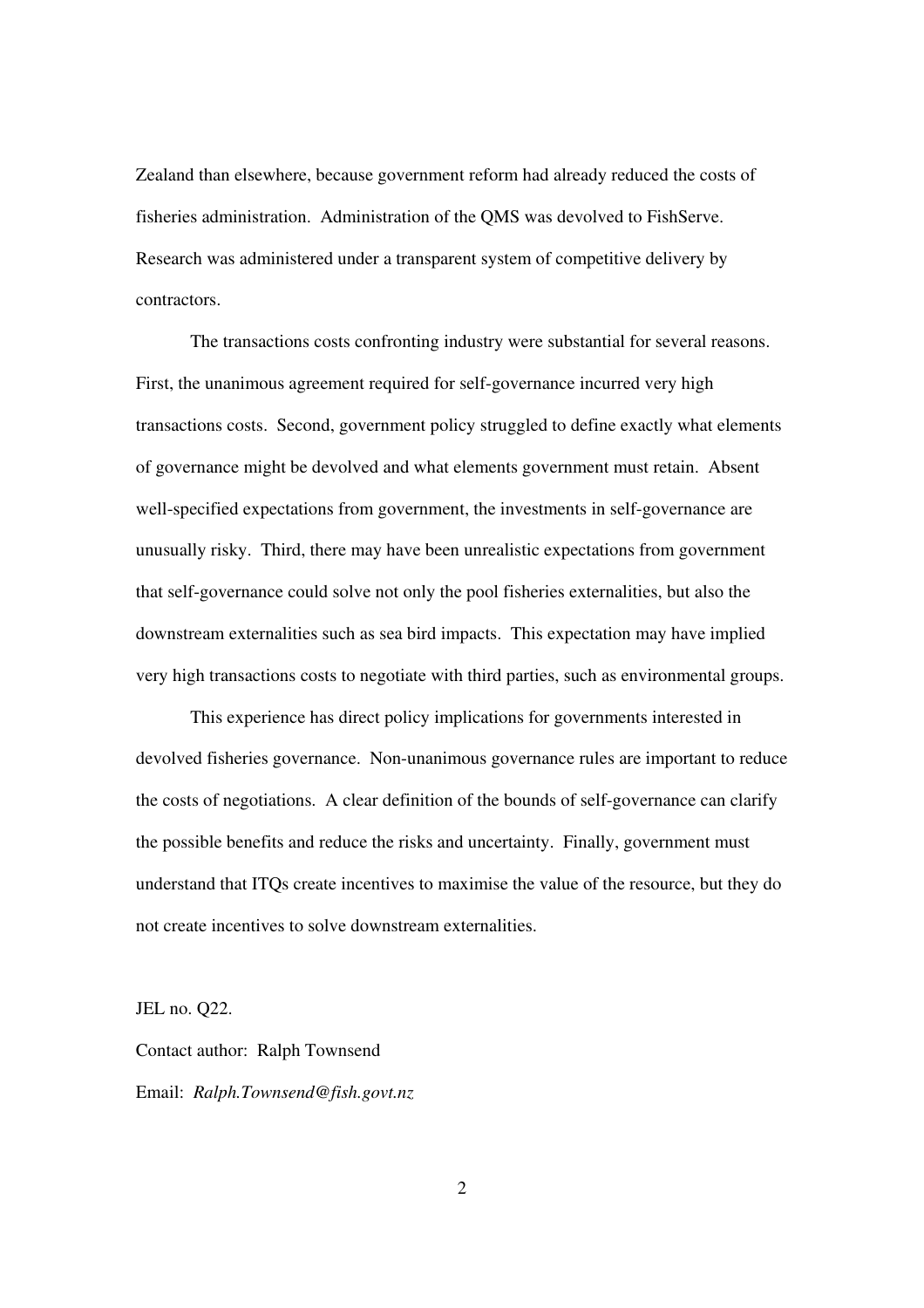#### **Transactions Costs and Fisheries Self-governance in New Zealand.**

### **1. Background**

Among the world's nations, New Zealand has made the most comprehensive commitment to individual transferable quotas (ITQs) under its quota management system (QMS). All major fisheries are under the QMS. A recurring issue for the QMS has been the appropriate role for the quota rights owners in management. In several instances, New Zealand delegated important aspects of management to industry or to sectors within the industry. For a period, the government position was clearly supportive of additional self-governance initiatives. But the fishing industry response was unenthusiastic. Because government policy subsequent to 2002 shifted towards government-led fisheries plans, the issues raised here have no immediate relevance for present policy directions. But the disinterest of the New Zealand industry in greater self-governance has great relevance to the wider academic and policy debates over the appropriate industry role in governance of ITQ fisheries. The present analysis argues that the high transactions costs of the self-governance model in New Zealand, coupled with relatively modest potential benefits, probably explain the industry disinterest. Understanding these transactions costs is important, because the legal framework for governance established by government largely determines those transactions costs.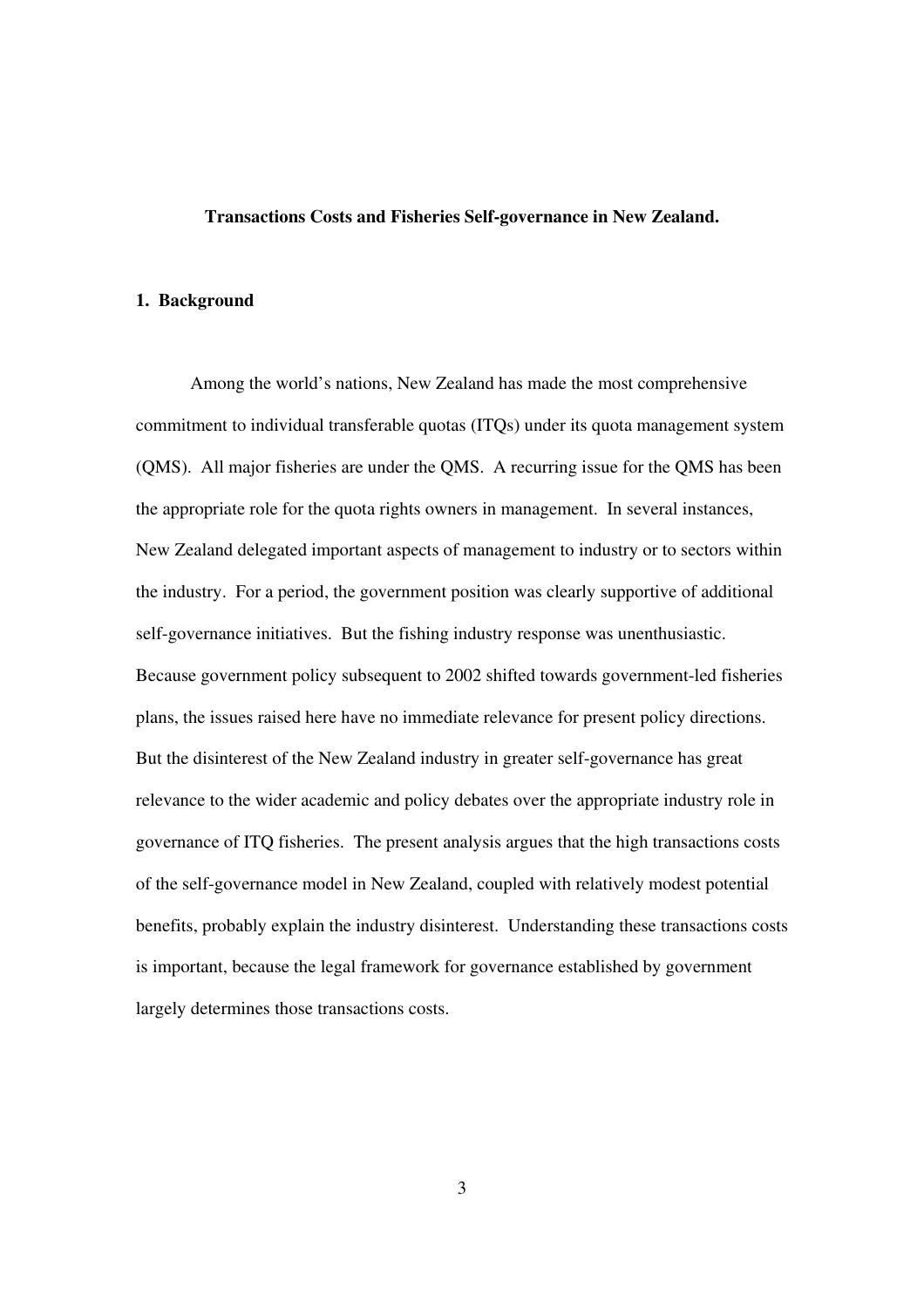#### **2. Improving the Economic Benefits of ITQs through Self-governance**

The economic benefits of ITQs are widely appreciated. ITQs are a straightforward application of cap-and-trade regulation to fisheries. The unresolved issue for economics is whether ITQs can or should evolve into more comprehensive property rights. The perspective on this issue hinges largely on whether one takes a static or dynamic view of fisheries management problems. ITQs clearly provide a highly efficient regulatory solution to the static problem of efficient harvest of a fixed quota (usually a government-set "total allowable catch", or TAC). But from a dynamic perspective, fisheries management is much more complicated than simply how to harvest a TAC. Optimal management requires complicated decisions about to manage a dynamic agestructured population through time and space (Beverton and Holt, 1957). This optimal management requires management of both uncertainty about population dynamics and market uncertainty. These are not the type of risks that government manage especially well, yet a narrow ITQ conceptualisation leaves all these dimensions to government and to the forces of government failure. From a dynamic perspective, the question is whether ITQs provide the basis for transferring some part of this complicated management problem from government to industry.

The economics literature has made some limited recognition that ITQs do not address all avenues for rent dissipation, even in a static analysis. The incentives to race to catch fish when they are easy to catch, in order to reduce the harvest costs were first analysed by Bradley (1970) and later by Boyce (1992). Costello and Deacon (2007) generalised this point to argue that when fish stocks are economically heterogeneous,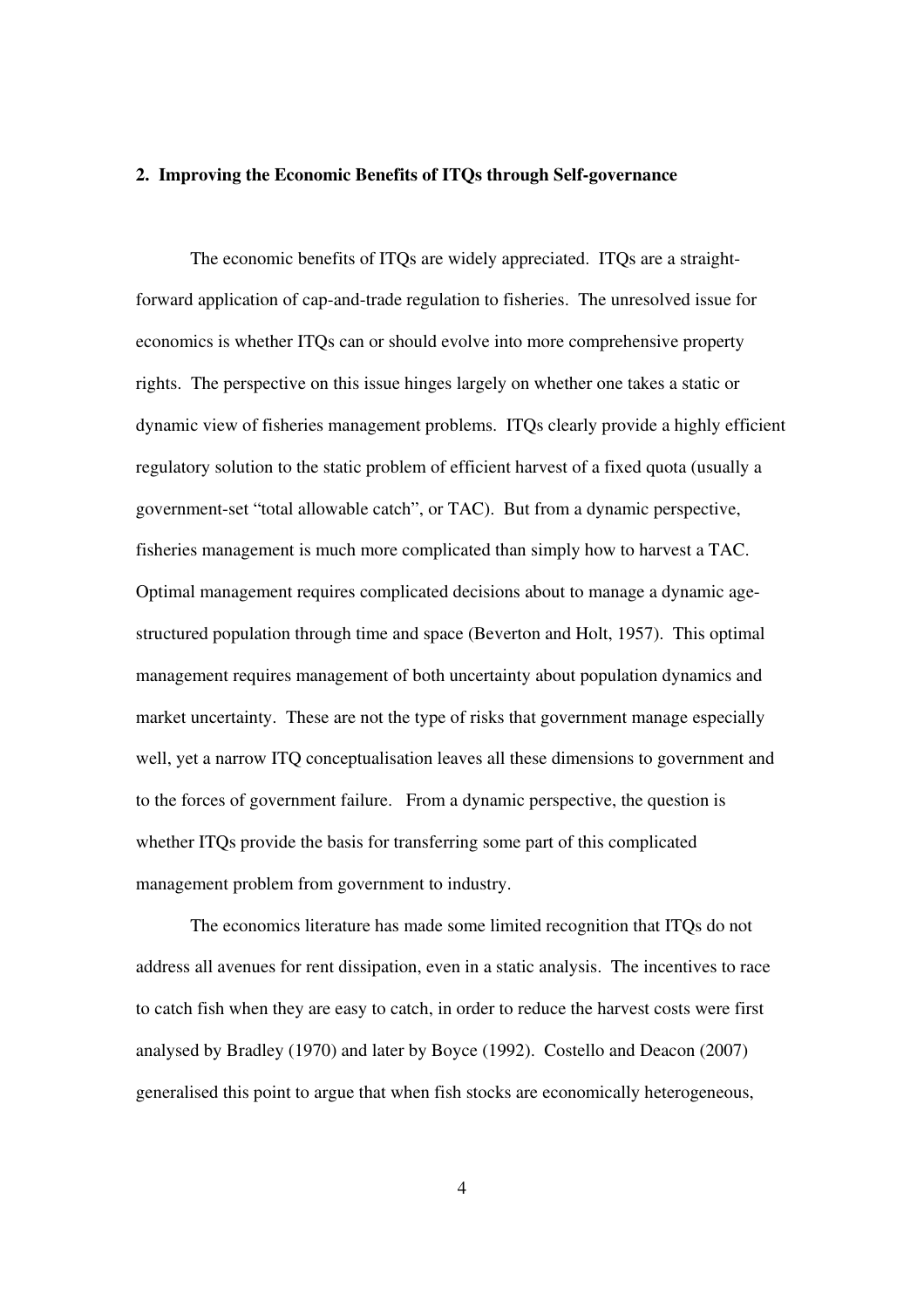then all attributes of the property right must be defined to provide incentives for completely efficient harvest.

Costello and Deacon (2008) close with the observation that "Our analysis suggests that improvements may come from making more precise delineations of harvest rights or from coordinating effort to avoid wasteful competition and duplication." Their conclusion spans two widely divergent approaches to solving the residual avenues for rent dissipation: regulatory definition of ever-finer cap-and-trade rights or creation of vehicles for collective execution of property rights. While the mathematical economics of defining more detailed cap-and-trade ITQ rights are straight-forward, the practical issues of implementation rapidly become prohibitive. Specifying ITQs that are specific to area, sex, age, and season (the most obvious dimensions) may be mathematically easy, but the administrative problems of defining, measuring, recording, and enforcing a multitude of sub-species ITQs rapidly become overwhelming. So the alternative vehicle, looking for a collective governance approach to exploitation of the shared rights to the resource, seems much more practical. But this alternative has received almost no attention from economists.

But to appreciate the really significant opportunities for self-governance to increase the value of fisheries, the conceptualisation of fisheries management must be dynamic and managing the costs of government must be seen as part of the fisheries management problem. With this broader conceptualisation, there are broad opportunities for self-governance to improve economic performance.

ITQ right holders receive all future benefits of harvests (assuming rights are permanent, as they are in New Zealand). The self-interest of these rights holders is to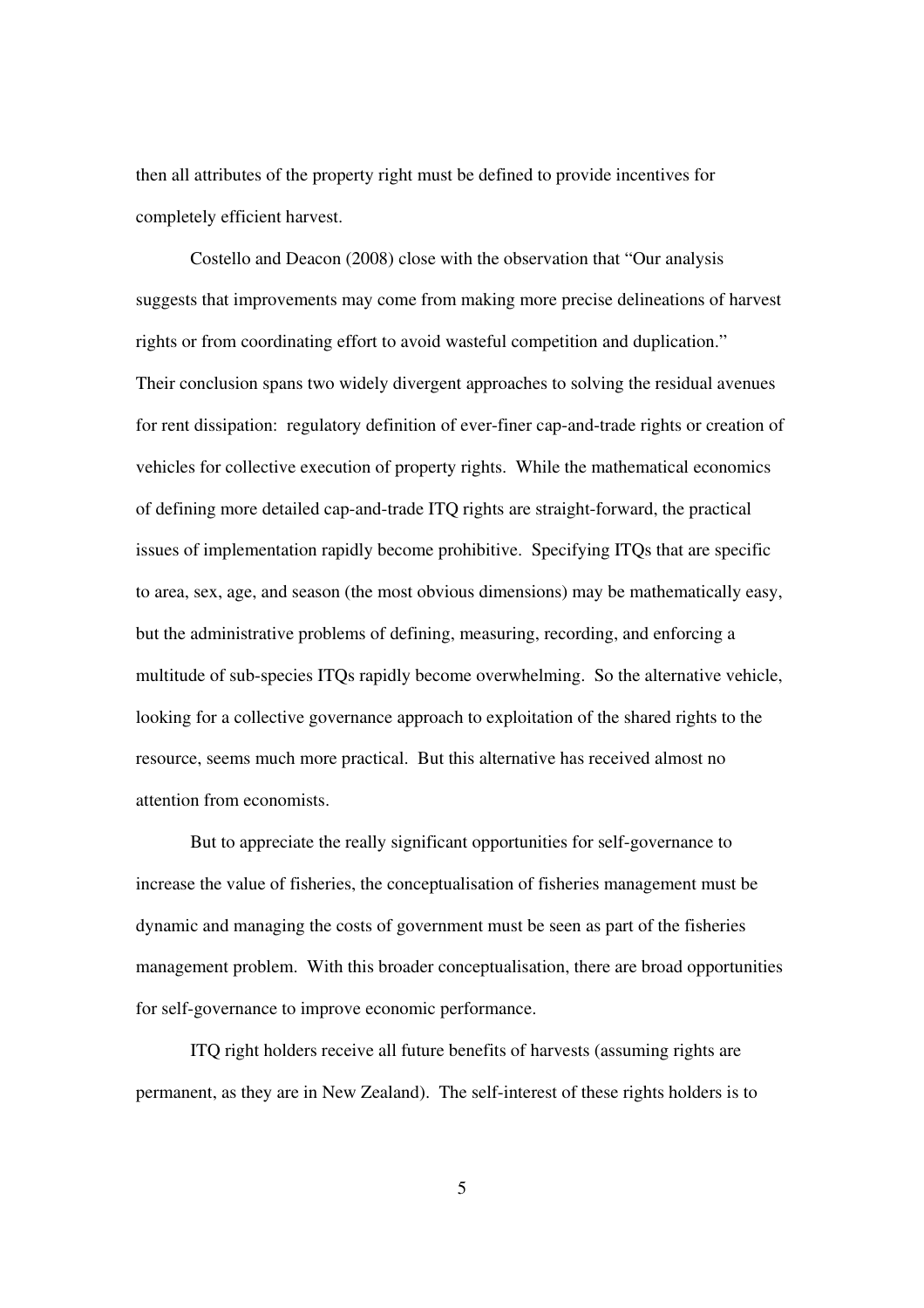maximize the present value of the stream of benefits from harvests, which is identical to the social interest (setting aside for the moment the issue of third-party environmental externalities from fishing). This reflects the general advantage of private ownership of productive assets: owners have a self-interest in making decisions that maximize the social benefits from those assets.

Private owners who self-govern might improve on government management in a number of ways. First, private owners could devise rules to manage the various avenues of rent dissipation that are identified by Costello and Deacon (2007). Second, private decision-making can solve many issues of implementation and enforcement more efficiently than government. The industry better understands how regulations affect operations and the private incentives that are created by such regulations. The industry may be able to detect violations more easily and may have sanctioning options that are not available to the government. Third, a number of efficiencies in administration and in research may be available to the industry. Canada's experience with private dockside monitoring has shown that routine administrative tasks can often be performed at substantially lower cost by the private sector. Conducting research on research vessels ("fishery-independent platforms"), the historic approach of government scientists, may be much more expensive than generating the same information concurrently with fishing activities. Fourth, owners can incorporate information from markets, such as changes in prices and costs, into the decision-making process. Optimal management depends not only upon biological considerations, but also upon economic considerations. Markets are dynamic; prices vary. Catch level should be adjusted over time to maximize the net present value of landings. To maximize the value of landings, management rules that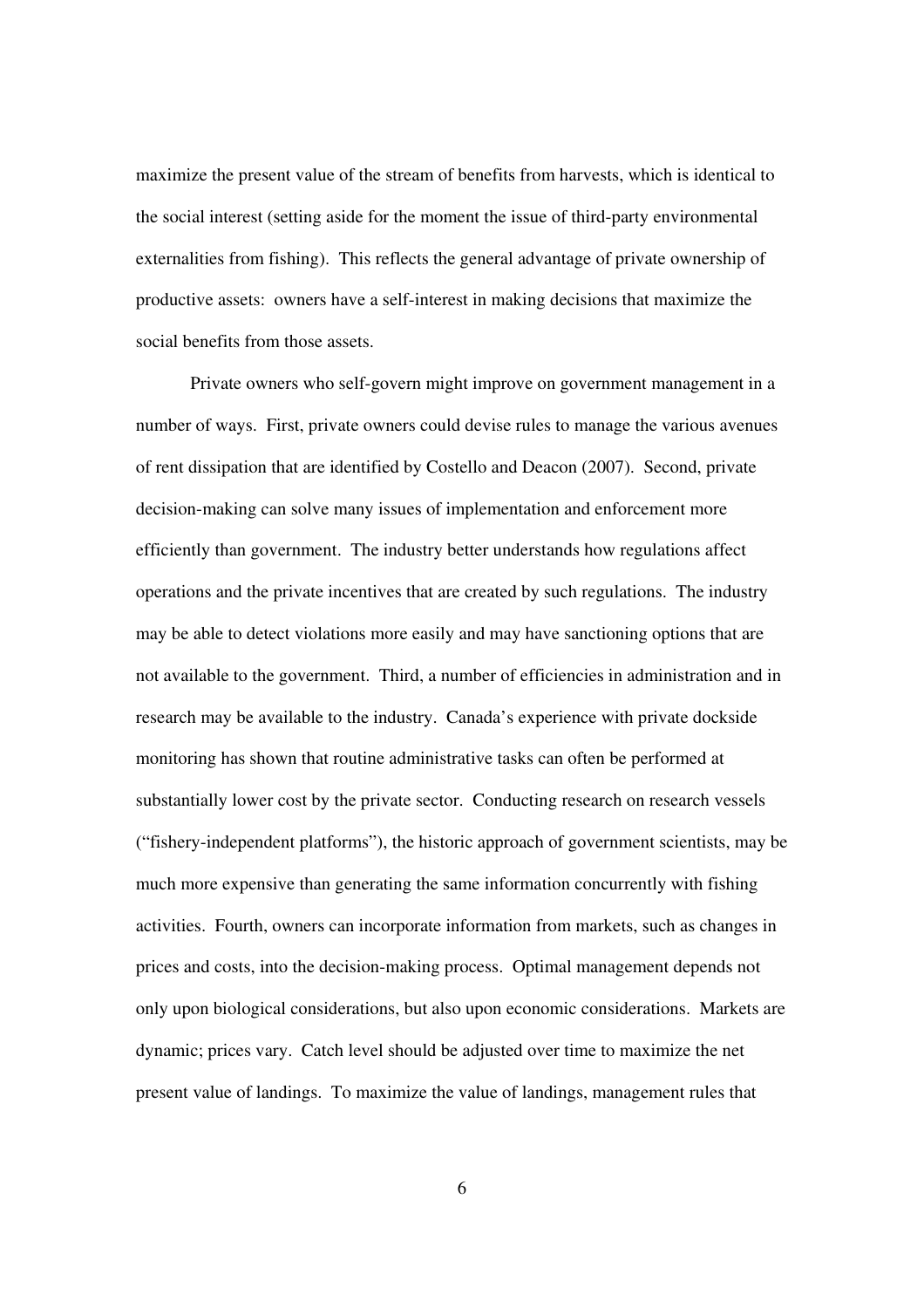affect factors such as roe content, fat content, or size should consider the effect on product value. Industry is much better positioned to incorporate these economic factors into decisions than government.

The management of fisheries is a dynamic problem. The task of determining an optimal time-path of harvests and stock sizes is seriously complicated by the inherent environmental fluctuations and the limited availability of information. When property rights are complete, a resource owner has appropriate incentives to manage this complicated resource. Management is fundamentally about risk management, an economic issue. Risk management involves assessing the value of alternative uncertain distributions of possible outcomes. It requires strategic assessment of the benefits of acquiring information through research to reduce uncertainty against the costs of that information.

While there are good reasons to expect private owners to improve on management in a number of areas, government will retain a major role in fisheries governance. The issue becomes how to delineate the issues where the private sector takes responsibility and areas where government retains responsibility. This delineation must consider at least two factors. First, what are the transactions costs of private versus public provision of management services. Second, for what decisions do private property rights create incentives to maximise social value from the resource and for what decisions to private rights fail to align public and private incentives.

In at least one important area, enforcement and compliance, government has much lower transactions costs because it has access to police powers and criminal sanctions. Most Western legal frameworks prohibit delegation of police powers to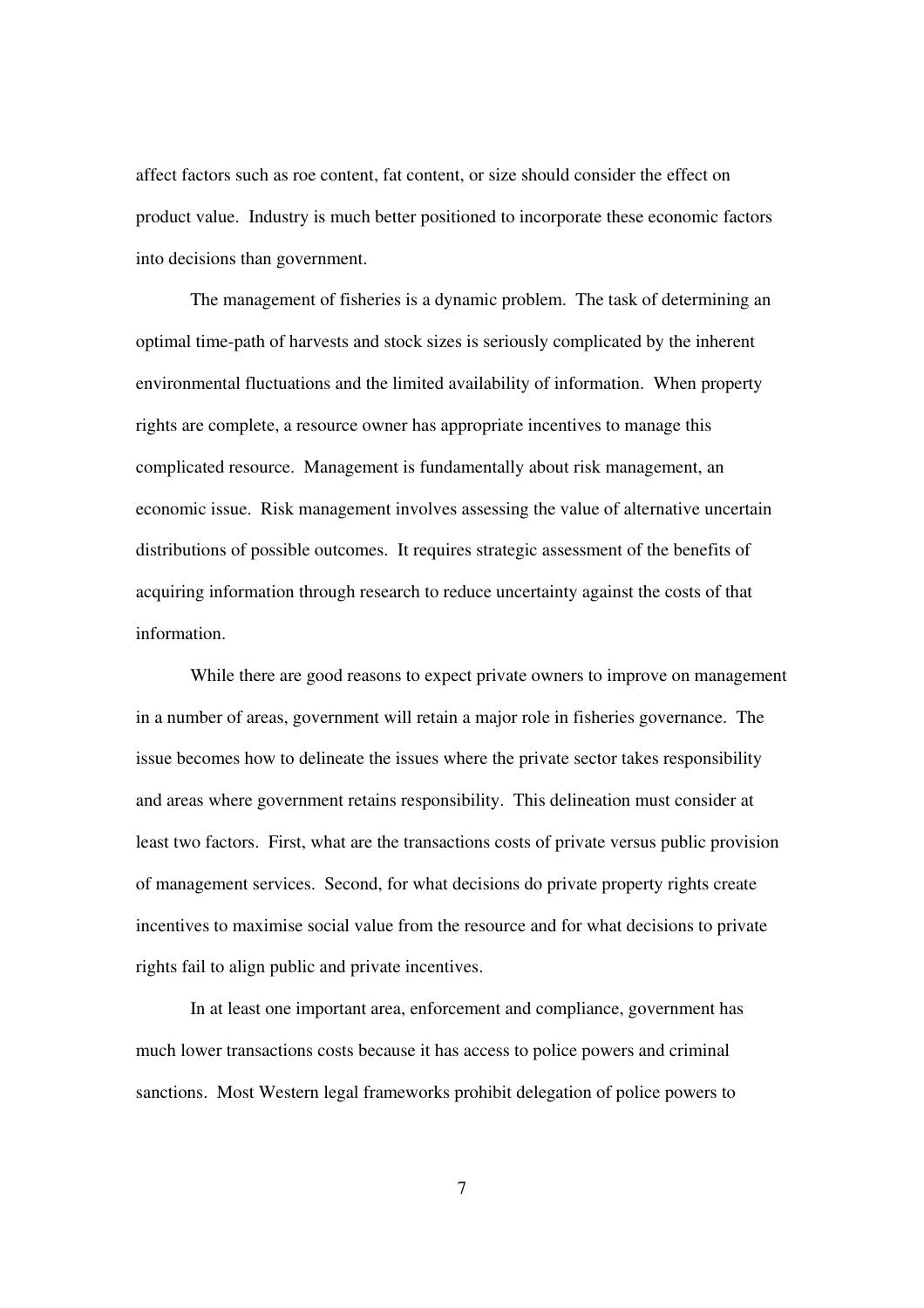private parties. While civil remedies can be used as sanctions in some instances, civil remedies typically cannot be punitive. For example, government can address illegal poaching of fish stocks by criminal sanctions. Property owners can only recover the damages of a specific detected violation of the owner's rights. Criminal sanctions can and do exceed the damage incurred because they are intended to have a deterrence effect. At a minimum, self-governance agreements might well contract with government agencies for enforcement services or seek formal rules that can be enforced by police powers.

Economic analysis of fisheries has focussed on the "pool externality" (Haveman 1973) that is created because the parties with access to the pool have an incentive to race to capture as much of the pool as possible. The externalities are reciprocally imposed by each user on all other users. By allocating the pool among users under an ITQ, the incentives to race to capture the pool is ended. Moreover, the set of competitive users are transformed into a set of collective owners. The incentive for each owner is to maximise the value of the pool, so the incentives are now aligned.

But fisheries also create "downstream externalities". Harvest may cause incidental mortality of species that are valuable for non-extractive reasons to society, such as marine mammals, birds, and turtles. Harvest methods may disrupt ecosystems by damaging reefs or benthic communities. These downstream externalities on third parties not resolved by ITQs nor is a collective interest among harvesters created to solve these externalities. Management of these downstream externalities will remain an issue that may require government regulation. The economic questions of how best to manage these downstream externalities, which must involve balancing the potential advantages of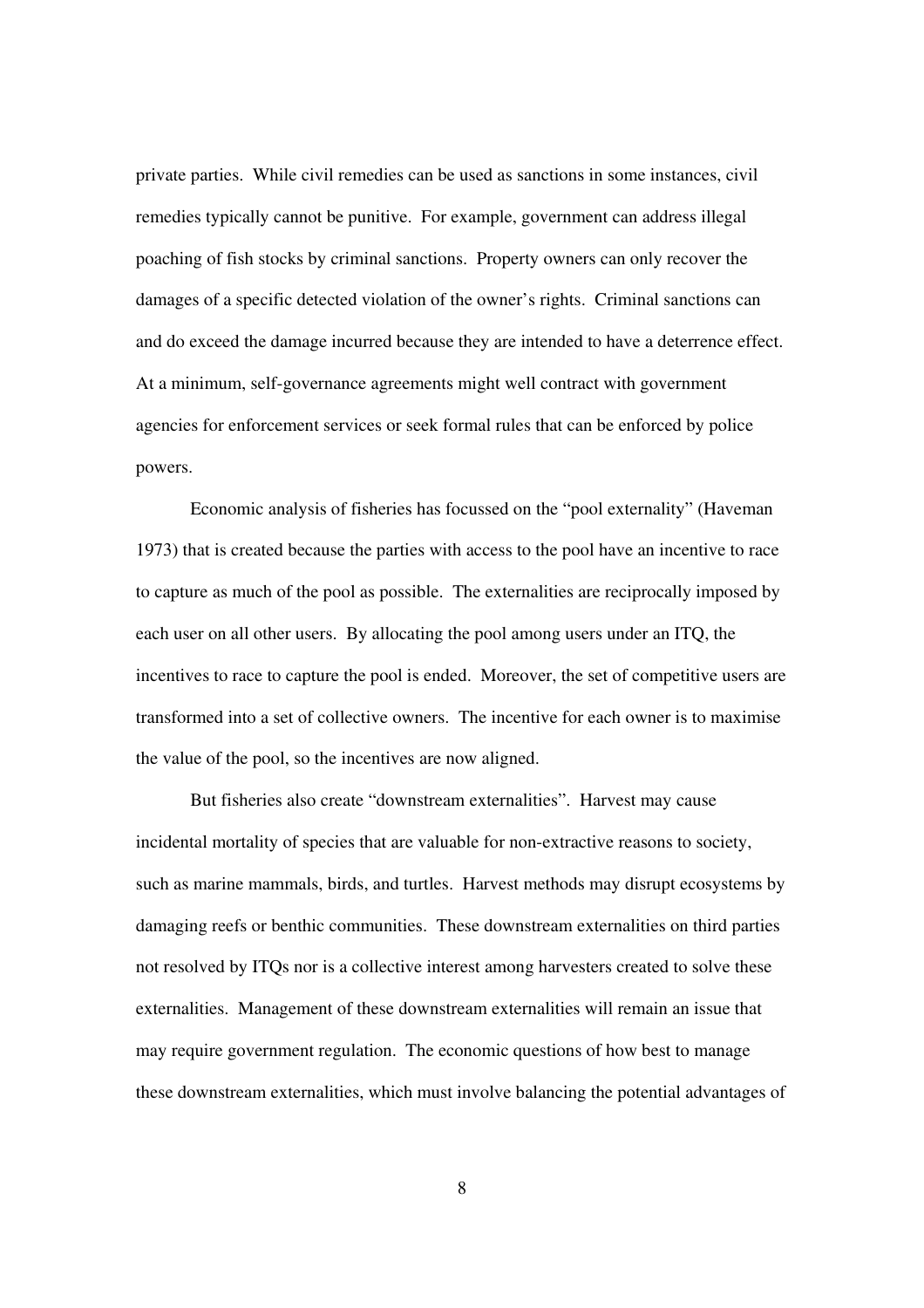reducing market failure against the costs imposed by government failure, are no different and no easier for fisheries than for other economic sectors.

None of the foregoing analysis is new. While economic analysis has not emphasized the possibility of self-governance as an extension of the ITQ right, the possibility has certainly not been ignored. Scott's (1955) seminal article identifies the need to unify decision making into a "sole owner" as the core of the solution to fisheries management. And while much of economic analysis implicitly makes the government that sole owner, Scott (1988, 1993) has repeatedly argued for including collective decision-making in toolbox of fisheries management. Analyses of government failure in the fisheries management context are relatively few, but again the issue has certainly been raised (*e.g.,* Edwards 1994). The distinction between the pool externality of harvesting and the downstream externality of environmental impacts is so obvious that it could hardly be expected to appear in published research.

But economics can certainly be criticised for failing to explore carefully the question of how to design institutional arrangements that will empower these rights holders to make the collective decisions that maximise the value of their right. While Scott (1955, 1988, 1993) has made the case for collective governance, economics has been almost completely silent on the question of the internal decision-making structure of such an institution. Scott (1955, 1988, 1993) tends to lump together such widely divergent institutions as cooperatives, corporations, and government agencies as potentially appropriate "sole owners". This implies that how collective governance is organised is largely unimportant.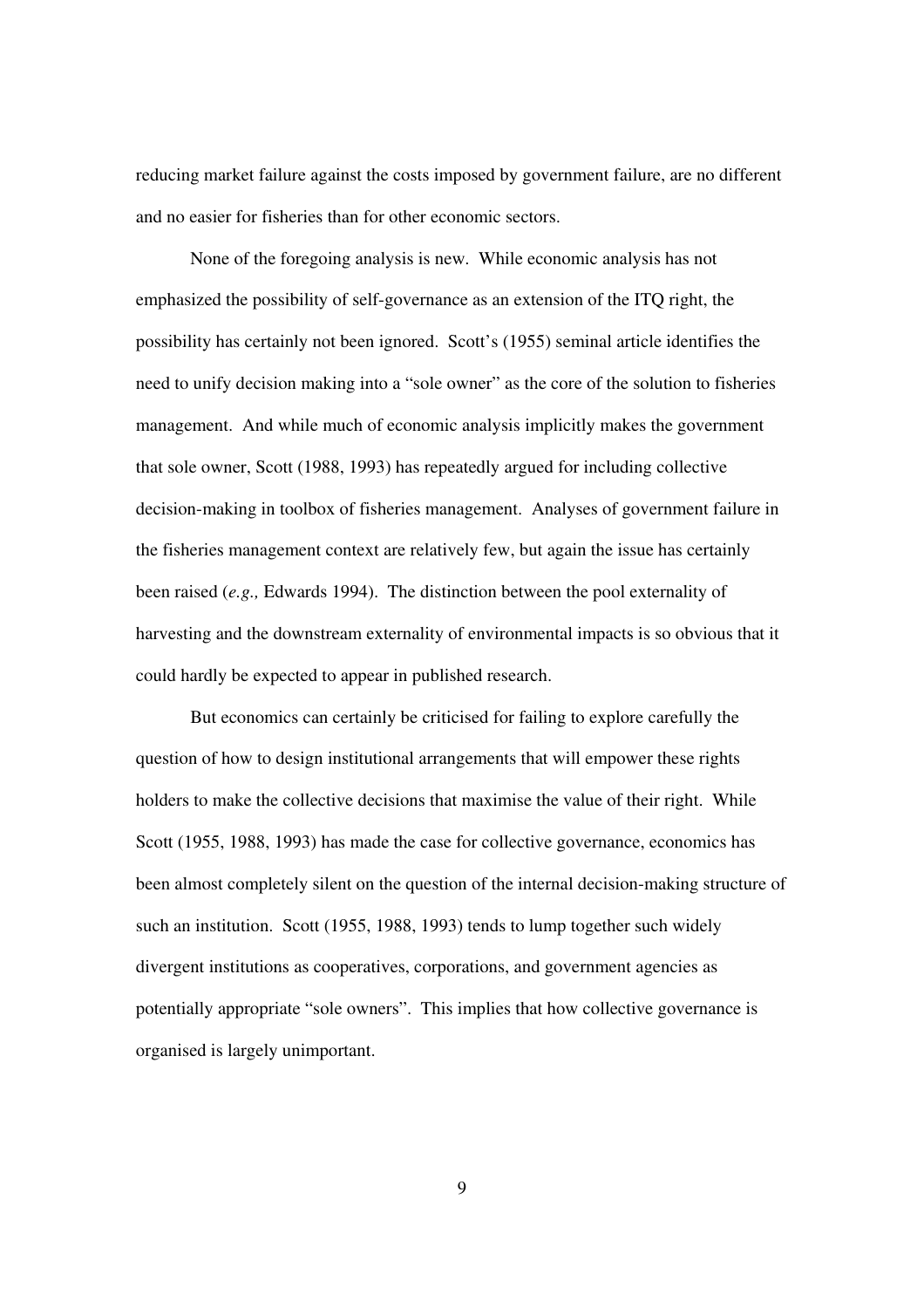The present analysis of why self-governance faltered in New Zealand is intended to argue that the internal governance of self-management institutions is a crucial economic question if the potential economic value of marine fisheries resources is to be realised.

## **3. Fisheries Self-governance in New Zealand**

Because of the comprehensive adoption of ITQs by New Zealand, there is a large academic literature describing and appraising the QMS. Hersoug (2002) is the single most comprehensive such work, and his generally positive assessment of the QMS reflects the consensus assessment. Hersoug assesses not simply the narrow affects of the QMS upon stocks, harvests, and economic performance, but also how the QMS has functioned within the broader context of environmental, political, and social demands. Hersoug (2002, pp. 169-192) provides an overview of fisheries co-management in New Zealand. His assessment is that greater self-governance in New Zealand seems promising from a narrow view of improving commercial utilisation but faces serious obstacles in a multi-stakeholder environment. Hersoug (2002, p. 192) concludes his analysis of self-governance with the observation that:

 "…New Zealand's experiments with QOAs [quota-owner associations] should be followed closely. Maybe they can give some indications to solutions for other nations, where administrative innovations have been conspicuously absent for years."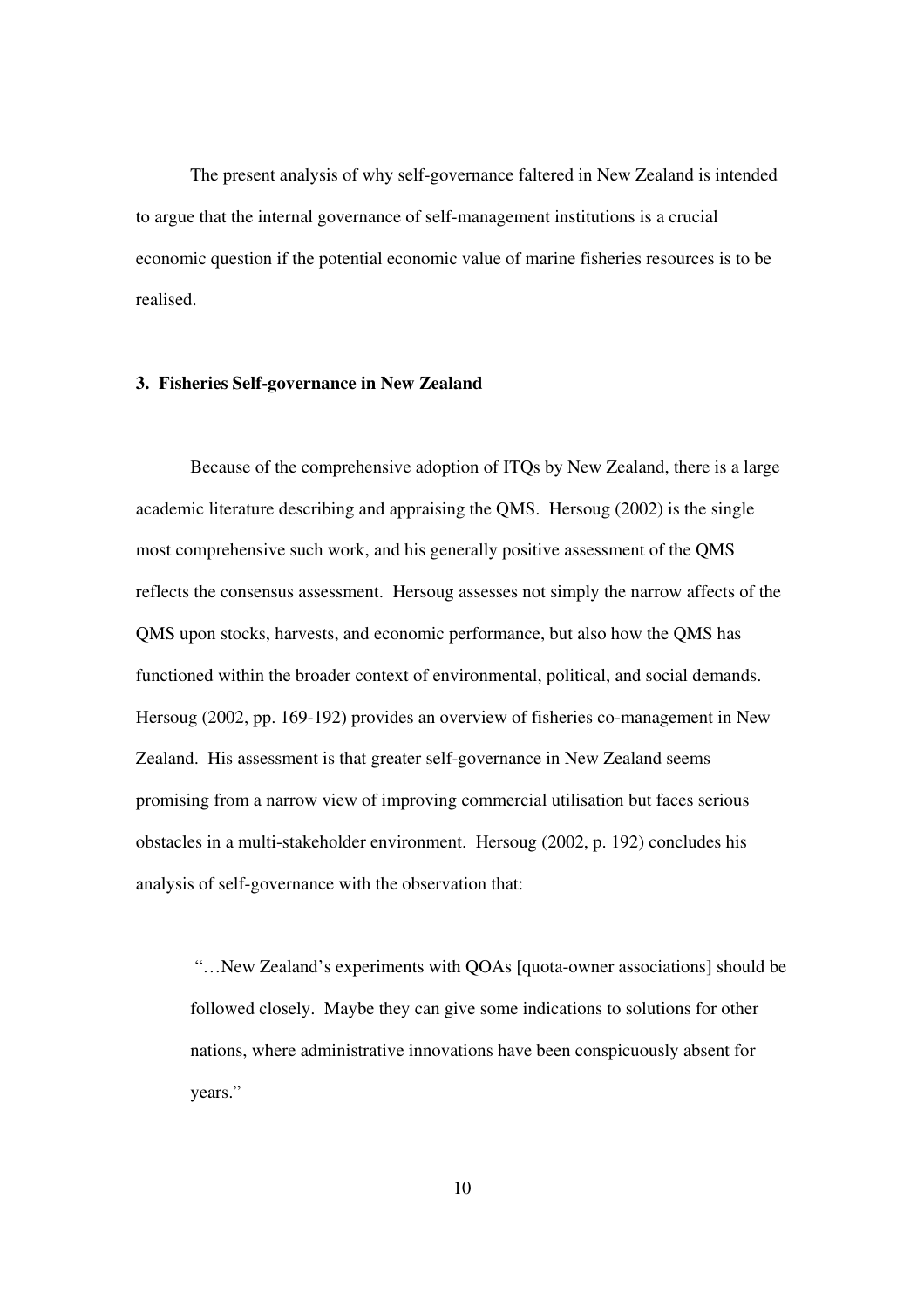The experience with two fisheries self-governance institutions in New Zealand has largely framed the debate over the direction of fisheries self-governance there: Commercial Fisheries Services (almost universally known as "FishServe") and Challenger Scallop Enhancement Company ("Challenger").

The introduction of the QMS was part of a much broader market-oriented reform of New Zealand economic institutions. Both the fisheries legislation and other government reforms, as well as the general political climate, contributed to the drive to make fisheries management more efficient through private provision of services. The research functions of the Ministry of Fisheries were transferred to a Crown research institute, the National Institute for Water and Atmosphere Research Limited (NIWA) in 1992. Research has since been tendered competitively. Beginning in 1994, cost recovery fees were levied on industry to pay for a share of the research, compliance, and administrative costs of the Ministry. One goal of cost recovery was to shift the cost of fisheries management onto industry in a way that would create incentives for industry to find and implement more cost-effective delivery of services on its own. The crayfish industry, in particular, does enter the contestable bidding to deliver research. But real devolution of research services has not occurred. While contestability may constrain costs of services delivered by NIWA, that effect may be small in light of NIWA 80% share of winning tenders.

But for administration of the day-to-day accounting functions for the QMS, devolution is a reality (Harte 2008). FishServe is an industry-owned service bureau that began in 2001 to provide complete record-keeping services for licensing, permanent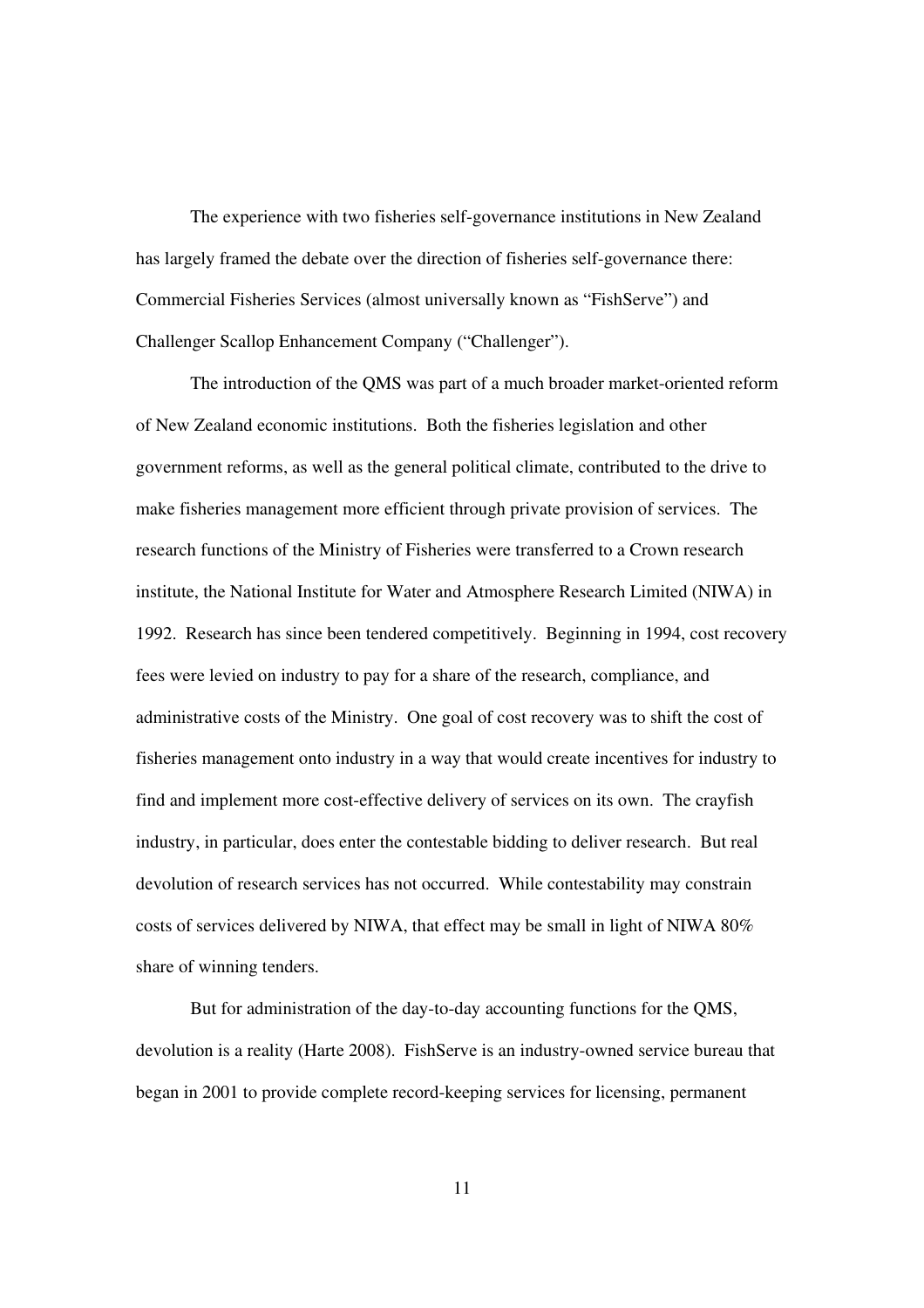quota share transactions, annual catch entitlement transactions (the annual landings rights derived from the quota share, called "ACE"), landings against the ACE, and deemed value payments for landings that exceed ACE. FishServe collects and remits to government any fees due to government under these transactions. The relationship between the Ministry and FishServe is actually a complicated combination of devolved provision of some services and contracted provision of others (especially for compliancerelated functions that cannot legally be devolved.)

It seems almost certain that no other fisheries management agency in the world has devolved administrative functions to the degree represented by FishServe. That system has functioned to the satisfaction of both government and industry since 2001. The general assessment has been that FishServe has indeed been more efficient in delivery of services than when services were delivered by the Ministry (Harte 2008). However, it is important to note that the process of devolving services required about five years and a large investment of planning by both government and industry. While FishServe may have emerged as an exemplar of fisheries self-administration, the high transactions costs of getting there must be noted.

Challenger Scallop Enhancement Company ("Challenger") is the second example of well-developed fisheries self-governance. Beginning in 1994, Challenger has undertaken comprehensive self-management (Arbuckle and Drummond 2000; Mincher 2008). Challenger seeds juvenile scallops, closes newly seeded areas to allow growth, conducts stock assessments and research, sets an annual quota within a nominal maximum quota established by the Ministry, and monitors biotoxins and seafood safety. Challenger has negotiated agreements with recreational harvesters and with oyster dredge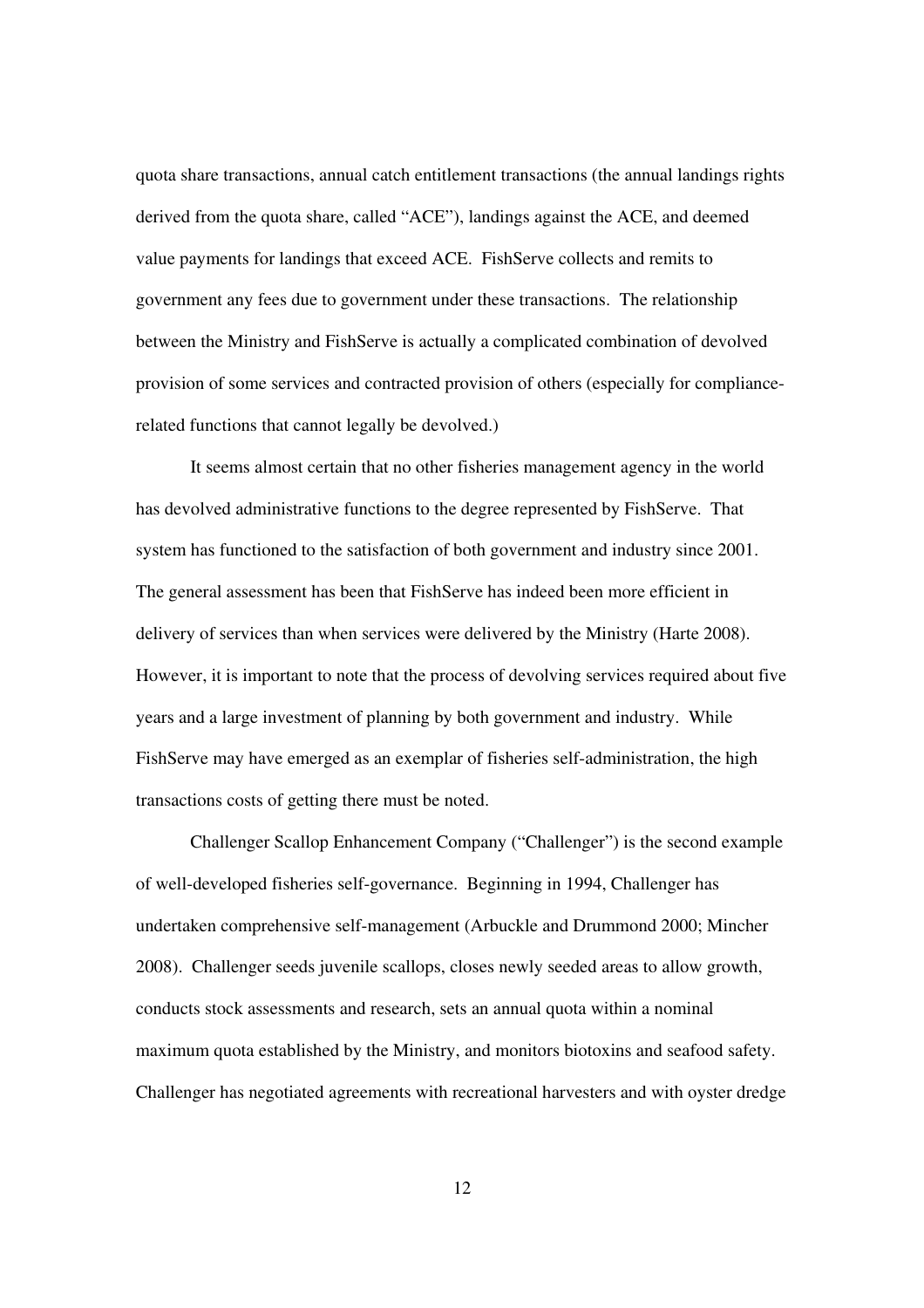vessels to manage conflicts over use. A significant self-imposed fee on landings, which has ranged from 17% to 20%, finances this management activity.

In the 1990s, there were several other industry groups that assumed some level of self-management. The Bluff Oyster Management Company self-managed a program of voluntary reductions in harvests (called "shelving ACE") when stock conditions were depressed by disease. The crayfish industry became engaged in bidding for delivery of research services for its industry. Some of the Crayfish Management Advisory Committees (CRAMACs) took more active roles, such as the CRA2 Rock Lobster Company's program to shelf ACE to rebuild stocks (Yandle 2008). The Orange Roughy Company ran a self-managed program of allocating fishing to sub-areas within quota management areas to prevent overfishing of sub-stocks (Clement *et al.*, 2008). But none of these management companies approached Challenger in the scope of their activities. Most of these initiatives would be more fairly labelled as co-management than devolved self-governance.

By 2000, it was becoming clear that self-governance was attracting only limited uptake from industry. At about this time, the Ministry began to consider whether a formal framework for self-governance should be established and what form that framework might take. The Ministry presented its conceptualisation of self-governance in its draft "Fisheries Plan Framework" (Ministry of Fisheries 2002.) While that document was never implemented into policy, it is important to the current analysis because it is the clearest articulation of what the Ministry expected of self-management. As we will argue below, self-governance under that conceptualisation would involve high transactions costs.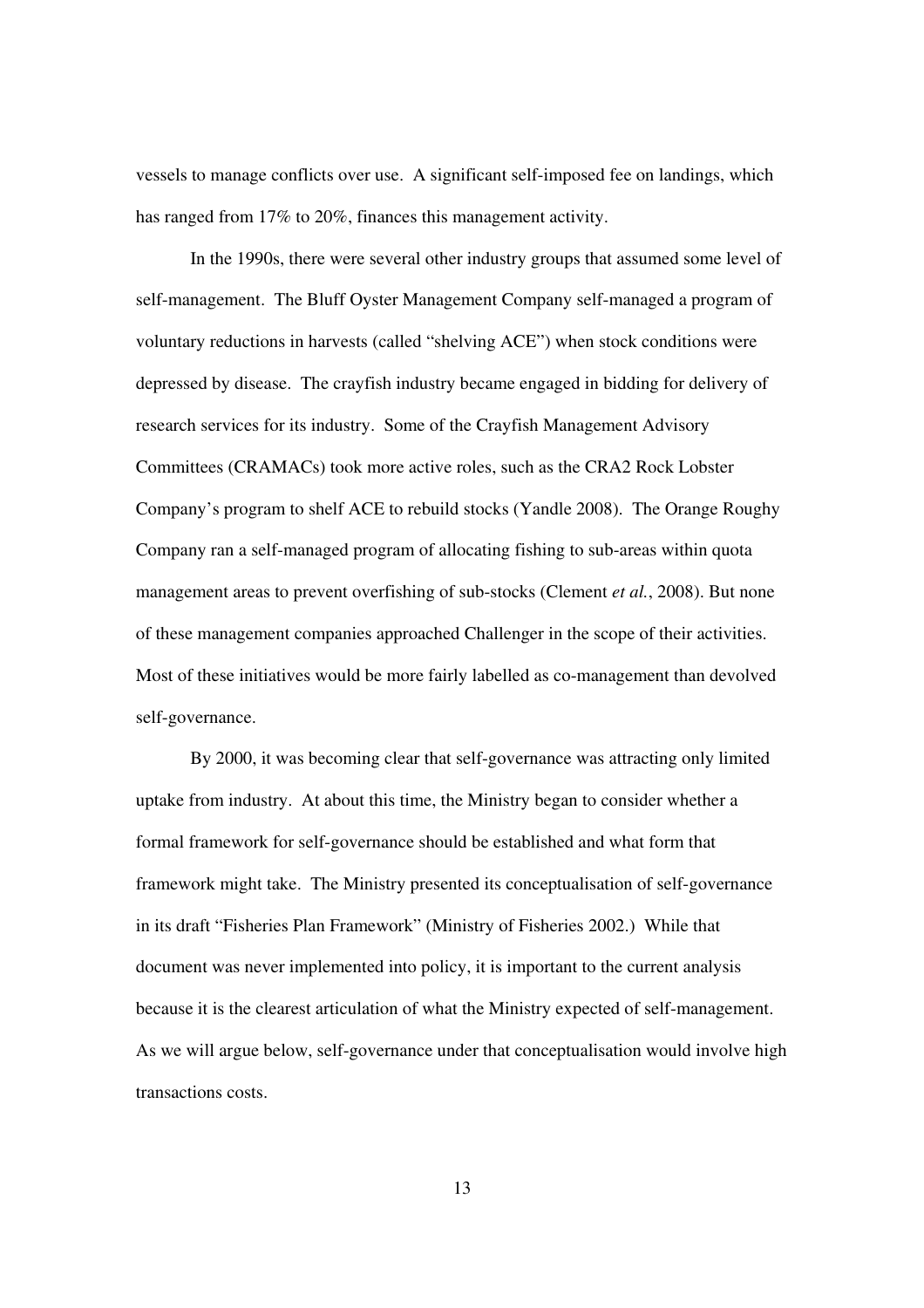The draft framework envisioned replacing the existent *ad hoc* process of selfgovernance with a codified set of standards and expectations. While not reflected explicitly in the document, one might speculate that the Ministry seemed to understand that reducing the uncertainty of the process was an important step in reducing the costs of self-governance. The draft framework envisioned that industry would caucus and devise a comprehensive proposal for its self-governance activities. The Ministry would provide technical support and advice, but would not engage in negotiation at the plan development stage. Once a plan was developed, it would be submitted to the Minister of Fisheries for approval (MFish 2002, pp. 26-28).

The draft was ambiguous about what would be required of fishery plans or what standards government would apply to their evaluation. The draft indicated in some places that a plan might address only a few, narrowly defined, fisheries management issues, such as area closures (MFish 2002, p. 15). But the overall tone of the draft strongly implied that the Ministry was more interested in plans that negotiated all aspects of management with all other interested groups, including environmentalists, recreational users, and Maori customary users (MFish 2002, p. 9-10).

The 2002 draft fisheries plan framework was overtaken by a wider government debate over whether self-governance was appropriate at all. The result of that debate was a change in policy direction, with Ministry-led fish plans as the core of the new policy direction instead of industry-led fish plans. As a consequence of that policy direction, the present question of why self-governance failed to attract greater industry enthusiasm is irrelevant to current New Zealand fisheries management. But this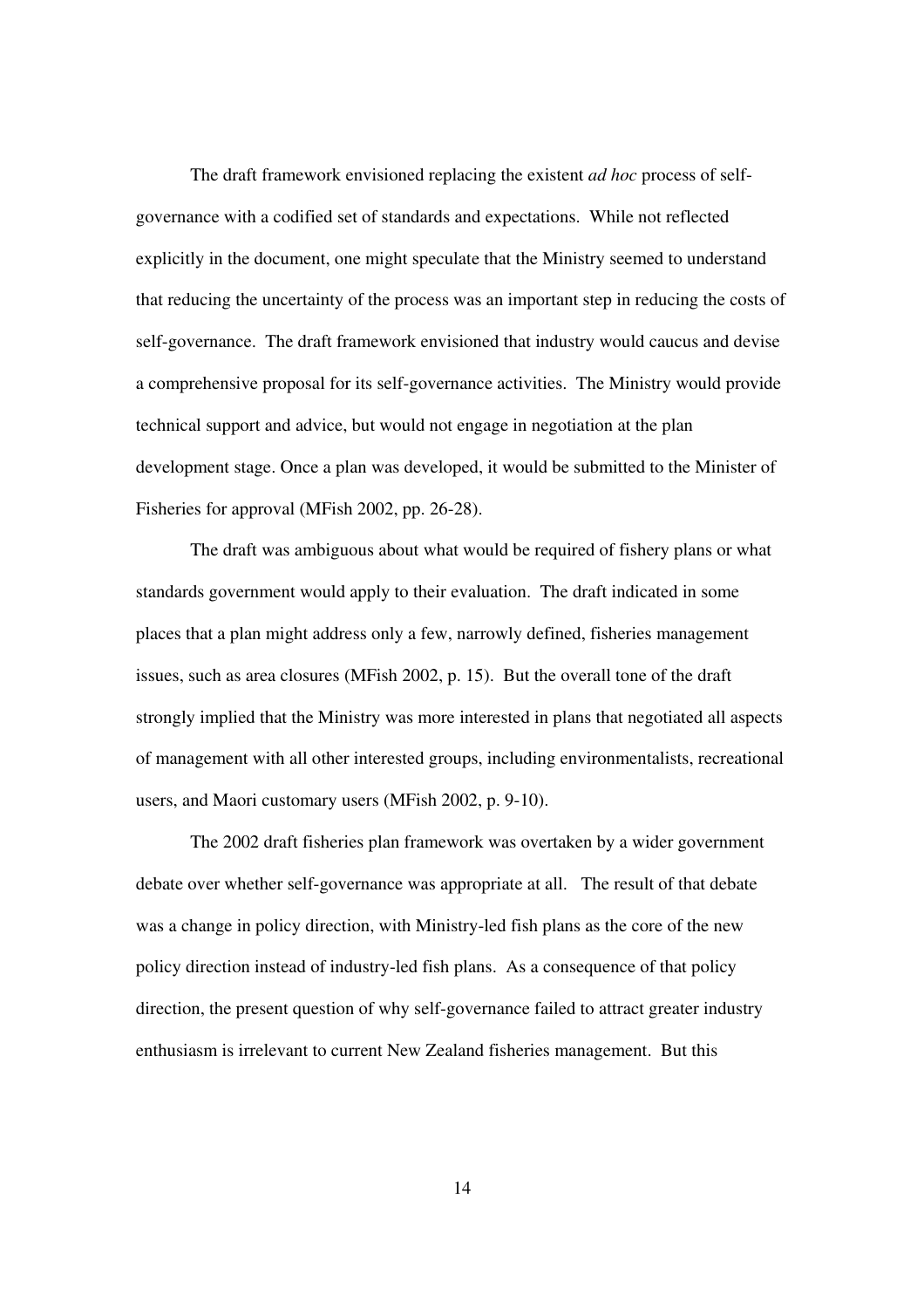experience does provide important insights for the broader question of how effective selfgovernance might be structured elsewhere.

#### **4. The Costs and Benefits of Self-governance in New Zealand**

Economists familiar with the often-perverse record of government regulation might expect that any industry would jump at the opportunity to accept any management authority that government offered to delegate. But careful examination suggests that the benefits of self-governance in New Zealand may have been limited and the transactions costs of organizing self-governance high under existent rules and expectations.

### **A. Limited benefits**

Because government had already addressed some of the inefficiencies of government regulation, the benefits that might accrue to greater industry self-governance were lower in New Zealand than in countries with more burdensome regulatory costs. Administrative functions had been broadly devolved to FishServe and contestability was in place for research delivery. Cost recovery had resulted in a transparent accounting for the costs of the Ministry, which made it easier for industry to lobby against inefficiencies. The tepid response by industry to the self-governance initiative may have reflected a calculation that the benefits to be achieved were modest.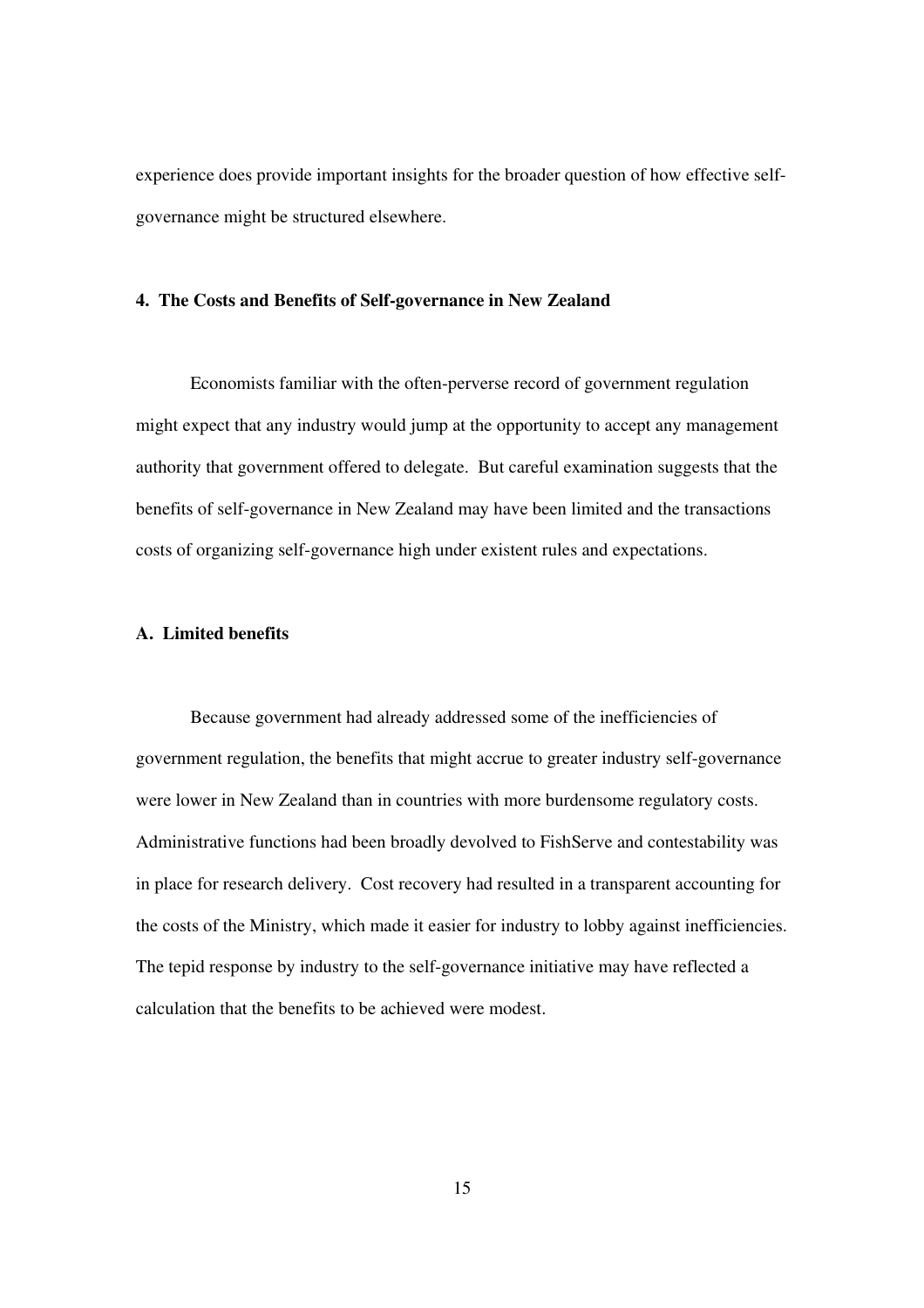#### **B. High internal transactions costs of decision-making**

The transactions costs of implementing self-governance offset must be less than the benefits derived in order to warrant industry investment in self-governance. To selfgovern, QMS rights holders must self-organize and then bargain with government. Both steps involve significant transactions costs, which can block the realisation of benefits that are theoretically available. The idea that transactions costs are a significant barrier to self-organisation is well-rooted in economics. Coase (1960) argued that transactions costs limit the ability of private agents to bargain welfare-improving contracts. Using the specific case of fisheries, Cheung (1970) argued that the absence of property rights raises the transactions costs of negotiating contracts for efficient use of resources.

The draft fisheries plan framework was largely silent about decision-making within the industry. Implicitly, the proposal took the position that internal governance by industry was not the concern of government. At one point (MFish 2002, p. 26), the draft framework did suggest "democratic principles for making decisions". But lacking any details, the pre-existing requirement that the industry agree unanimously is implicitly continued. A requirement for unanimous agreement creates large obstacles for joint decision-making even in small groups. Being a holdout in such negotiations is often a dominant strategy. In large groups, unanimity is simply impossible to achieve. The draft framework seemed completely unaware of the very high transactions costs of unanimous consent.

 Even if a group of rights owners reach an agreement on aspects of selfgovernance, there remains the problem of enforcing the agreement. A group of QMS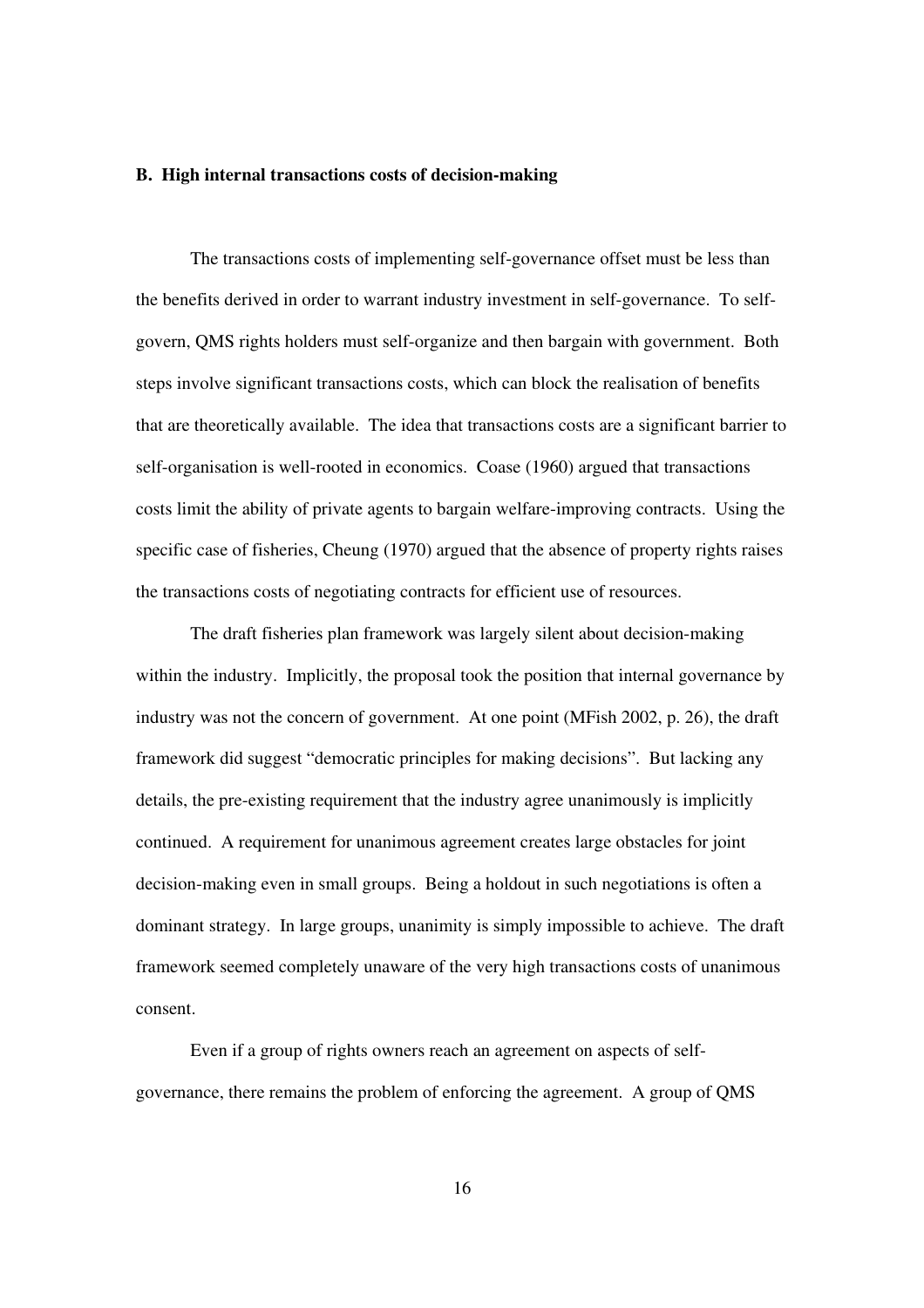rights holders could sign a civil agreement that includes provisions that specify how breaking the terms of the agreement will be addressed. The draft framework (MFish 2002, p. 27) clearly expected that industry must arrange for all participants to voluntarily sign binding self-enforcement penalties. But even if the participants would voluntarily agree to be subject to contractual penalties, such contractual penalties face serious limitations. The legal framework of New Zealand, like the legal framework of most Western governments, precludes the exercise of police powers by private entities. Enforcement provisions cannot be punitive; penalties must bear some relation to the costs incurred by failure to obey the terms of a contract. In the fisheries self-governance context, this is problematic for two reasons. First, non-compliance may be difficult to detect. If the only remedy is recovery of damages from a detected violation, then the incentives to comply are weak. The violator, who must pay only for the limited damages of specific detected violations, retains the benefits of all non-detected violations. Second, the costs of non-compliance can be very difficult to quantify. For example, consider an industry that agrees to immediately leave an area when a particular threatened species is encountered. By agreeing to these terms, the industry may be able to avoid much more onerous regulation in the long term. But what is the damage to other rights holders when someone violates this agreement? They are not damaged in any direct sense. Rather, their long-term ability to self-manage is eroded.

The success of Challenger may have given the Ministry unrealistic expectations about the prospects for internal industry negotiations over self-governance. The draft framework, not unexpectedly, refers to the Challenger experience in several places to indicate what the Ministry expects of the process. Challenger, with thirty-five members,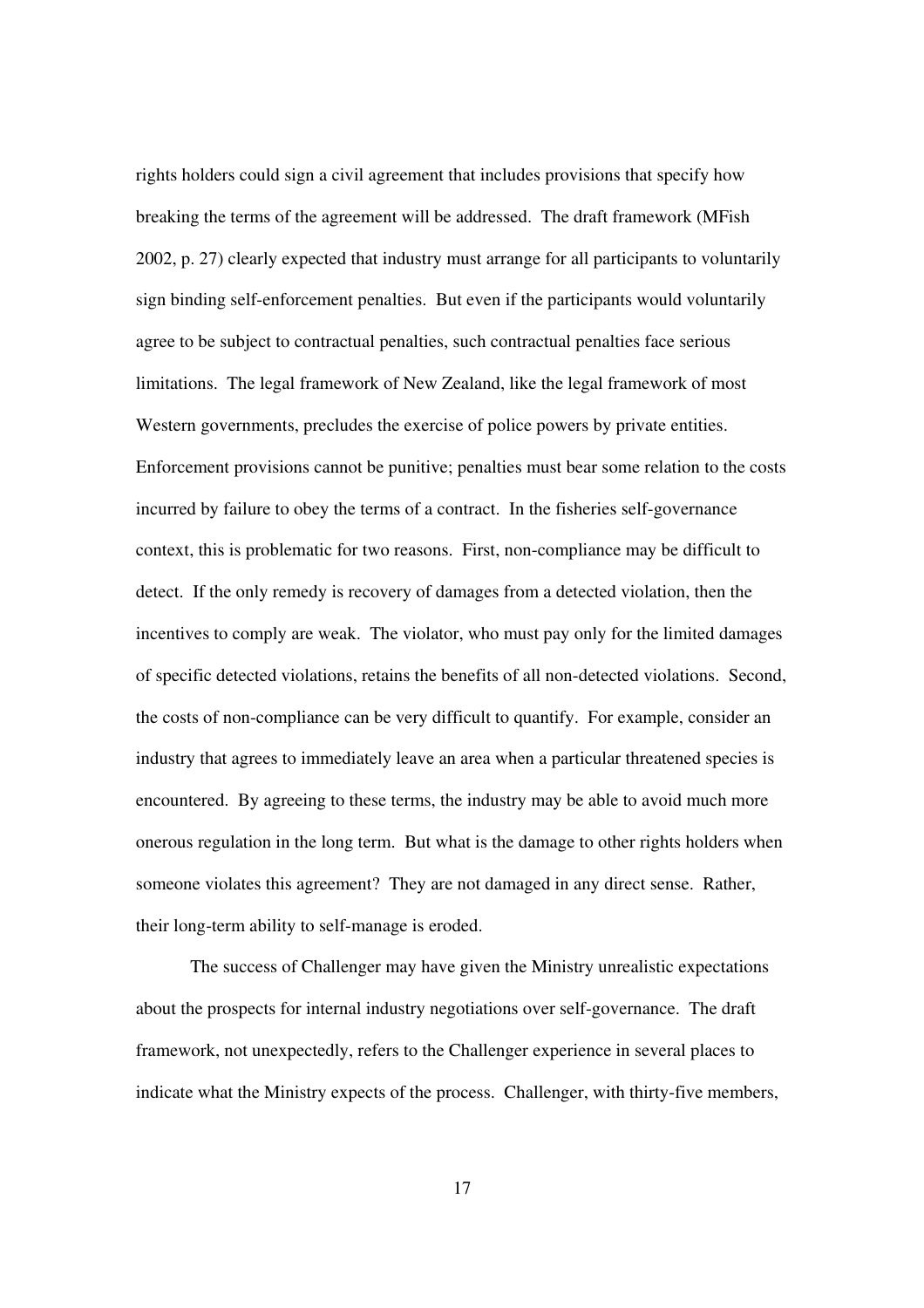is among the largest self-governance arrangement in the world operating under unanimous consent rules. Challenger emerged under very special circumstances. The industry was closed due to previous over-fishing. The technology for seeding scallops to spur recovery was available, but government had insisted that industry fund its own program. Challenger has operated a system of seeding, closures, and harvesting that is tantamount to extensive aquaculture. These favourable conditions might perhaps arise in a few other shellfish industries; they are almost inconceivable in finfish fisheries. In retrospect, Challenger was perhaps a misleading model of the prospects for industry selfgovernance. Among 32 cases of self-governance presented in Townsend *et al.* (2008), only one case of voluntary self-organisation had more participants than Challenger. That virtually all the cases there involved a very small number of players, rarely above 10 to 12, provides clear evidence that self-governance for large groups is extremely unlikely.

### **C. Uncertainty over bounds of self-governance**

The process of dealing with government involves large transactions costs. Government is a relatively unpredictable partner in negotiations, and this unpredictability contributes to transactions costs. The process of trying to codify a framework for selfgovernance would itself suggest that government did indeed want to reduce uncertainty in the process. But to create a more predictable framework, government must be prepared to set limits on its own future decisions. Governments that have wielded significant power are typically reluctant to yield that power, and that proved to be the case in the draft fish plan framework.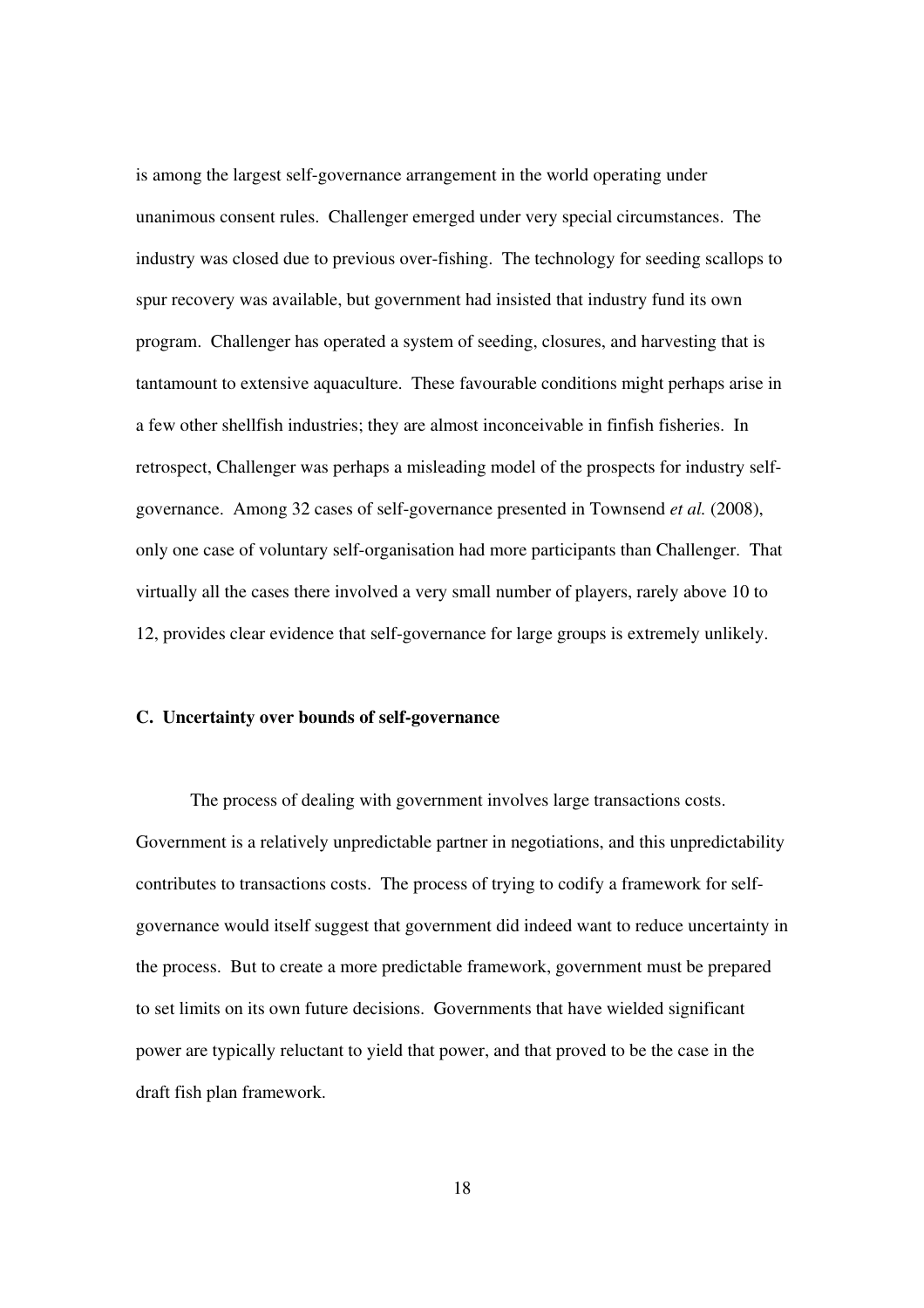Rather than codifying how government would utilise its powers, the draft fisheries plan framework seemed only to codify that government would continue to exercise the full scope of authority available under the Fisheries Act. The industry-led fisheries plans were to be simply advisory to the formal government regulatory process. The draft sent ambiguous signals about how firmly the government would be bound by fisheries plans that were accepted. For example, the draft indicated that future decisions by the Minister "must take account" of fisheries plans (MFish 2002, p. 10). The draft also states "It is expected that the Minister would not unilaterally amend a plan. To do so would amount to disenfranchising the proponents from 'owning' the plan" (MFish 2002, p. 37). The draft recognized that plans would be more resilient if contingencies for changes in circumstances were anticipated (MFish 2002, p. 15). This might imply that government would defer to risk-management strategies (such as the delegation of discretion to industry) included in a plan. But the draft also expected that the Minister would retain the sole authority to evaluate a plan and to terminate the plan if the Minister were unhappy with implementation (MFish 2002, p. 18). While recognizing the disincentives inherent in unilateral decisions by the Minister, the framework nonetheless reserved the right for unilateral action.

Arguably, the 2002 draft fisheries plan framework would have ceded less authority to industry than was available under the previous *ad hoc* implementation of self-governance. Previously, the Ministry had signed binding agreements with FishServe (New Zealand and Commercial Fisheries Services Limited 2001) and Challenger ("Memorandum of Understanding", New Zealand Ministry of Fisheries and Challenger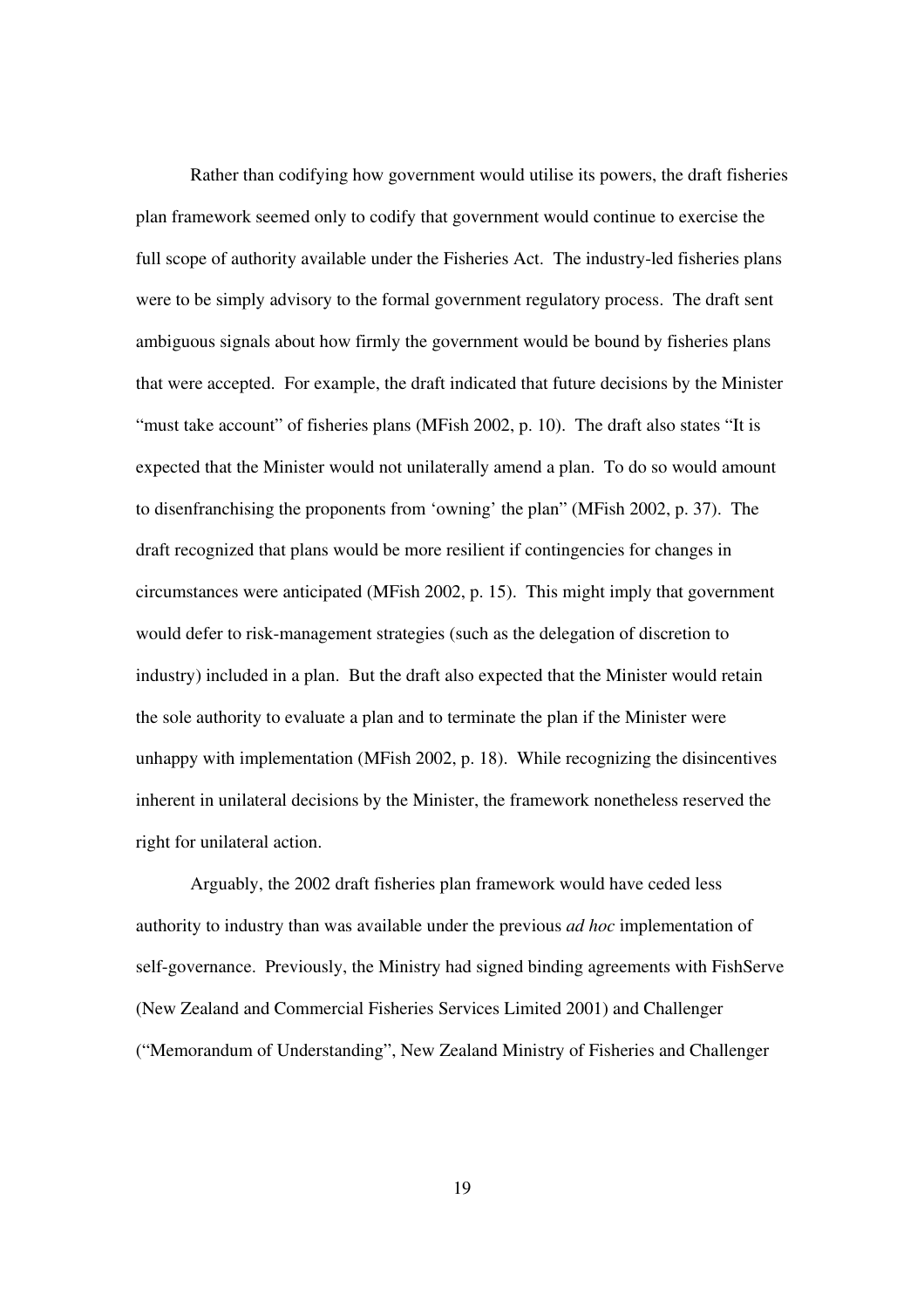Stock Enhancement Company Limited, 1997). In contrast, the new fisheries plans were advisory, rather than contractual.

The draft probably intended to communicate that the Minister could be relied upon not to act capriciously and that the industry could rely on past practise on that point. The government has used a "confidence building" approach in its past approach to selfgovernance contracts with entities such as FishServe and Challenger. Initial contracts were limited in scope with rigorous performance standards. As the government gained confidence in the ability of industry to implement specific management measures, greater flexibility has been accorded. The draft suggested in several places that the initial fisheries plans might be limited in scope and then evolve over time into more comprehensive systems (MFish 2002, pp. 20, 39, 64).

In defining how the Minister would be bound by an approved fisheries plan, the draft framework confronted the fundamental question about how self-governance related to the property rights of the QMS rights owners. If self-governance were part of a strategy to extend those rights, then the rights would logically be accorded protection from arbitrary government action analogous to the protections enjoyed by other rights. The draft framework, in emphasising the primacy of government regulatory authority, was clearly a regulatory response rather than a property-rights response.

#### **D. Confusion over the fishery externalities and environmental externalities**

The draft framework did not seem to appreciate the distinction between the pool externality faced by the collective owners and the downstream externalities imposed on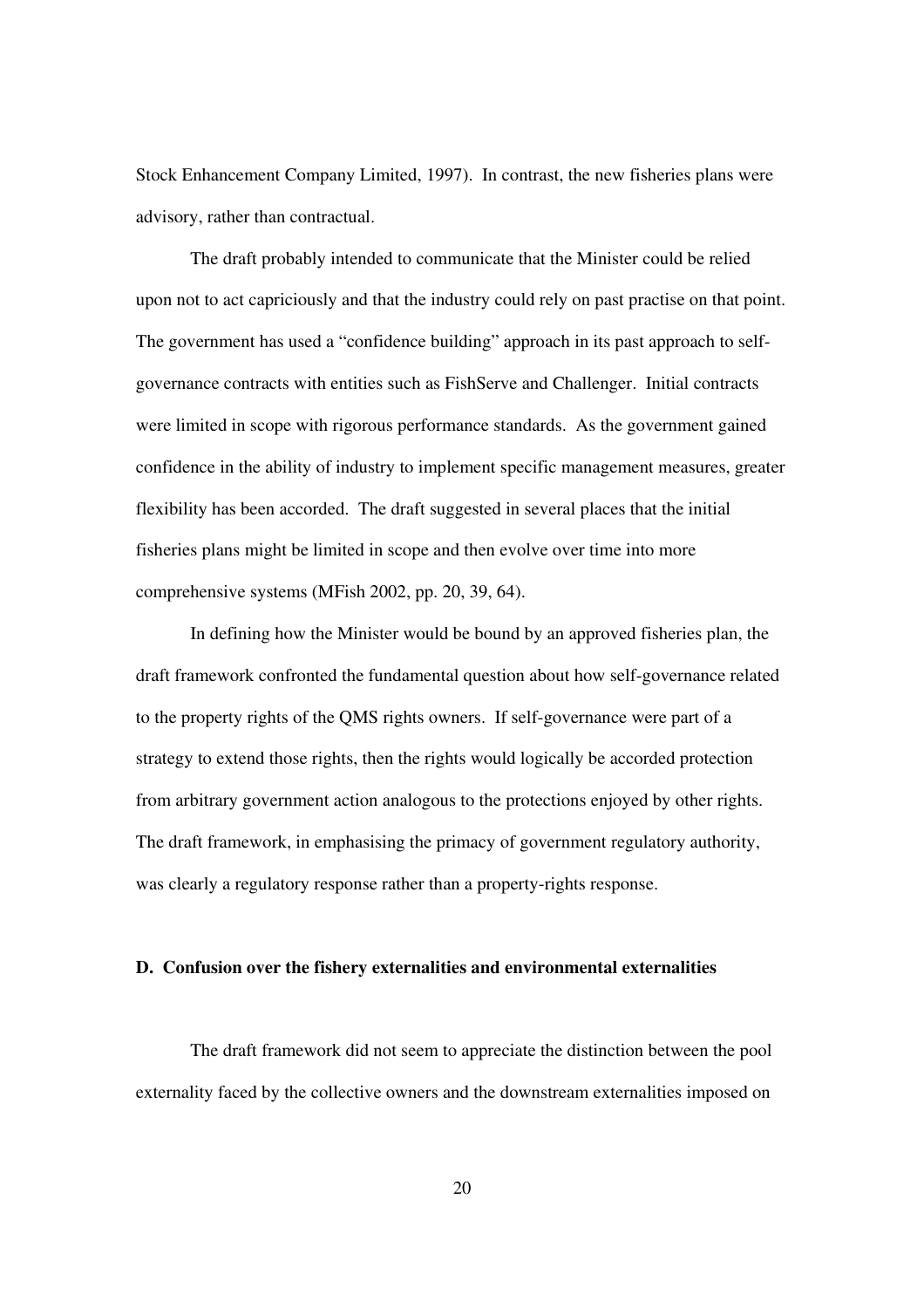third parties. In its identification of the challenges of fisheries management that remain, the draft framework emphasized the need to resolve conflicts between harvesters and other stakeholders (MFish 2002, p. 9-11). The draft framework suggested that the QMS has resolved the most important fisheries management issues: "By world standards New Zealand's fisheries are well-managed. The Quota Management System and the environmental standards set by the Fisheries Act mean that it is possible to ensure that valuable and vulnerable species can be harvested at sustainable levels" (MFish 2002, p. 9). Steps by industry that might increase the landed value of the resource or that would reduce management costs were largely ignored. Industry initiatives to increase the value of the harvest are, at best, ancillary to purposes of plans (MFish 200, pp. 23, 43).

In contrast, the draft framework emphasizes the importance of negotiating with other stakeholders in plan development: "In particular, the process will need to involve all those people who have an interest in the fishery…" (MFish 2002, p. 26). The framework anticipates that the most important issue for fisheries plans will be the resolution of environmental conflicts. Maori issues are also identified for possible resolution under fisheries plans.

This broad expectation that industry will negotiate with third parties for resolution of downstream externalities would have created insurmountable transactions costs in most fisheries. At a basic level, with whom should industry bargain in respect to these downstream externalities? What group, other than government, can claim the right to represent society broadly on issues such as at-risk species interactions? (Given the reluctance of the Ministry to cede greater authority to industry or to specify internal governance structures for self-governance, the Ministry seemed remarkably willing to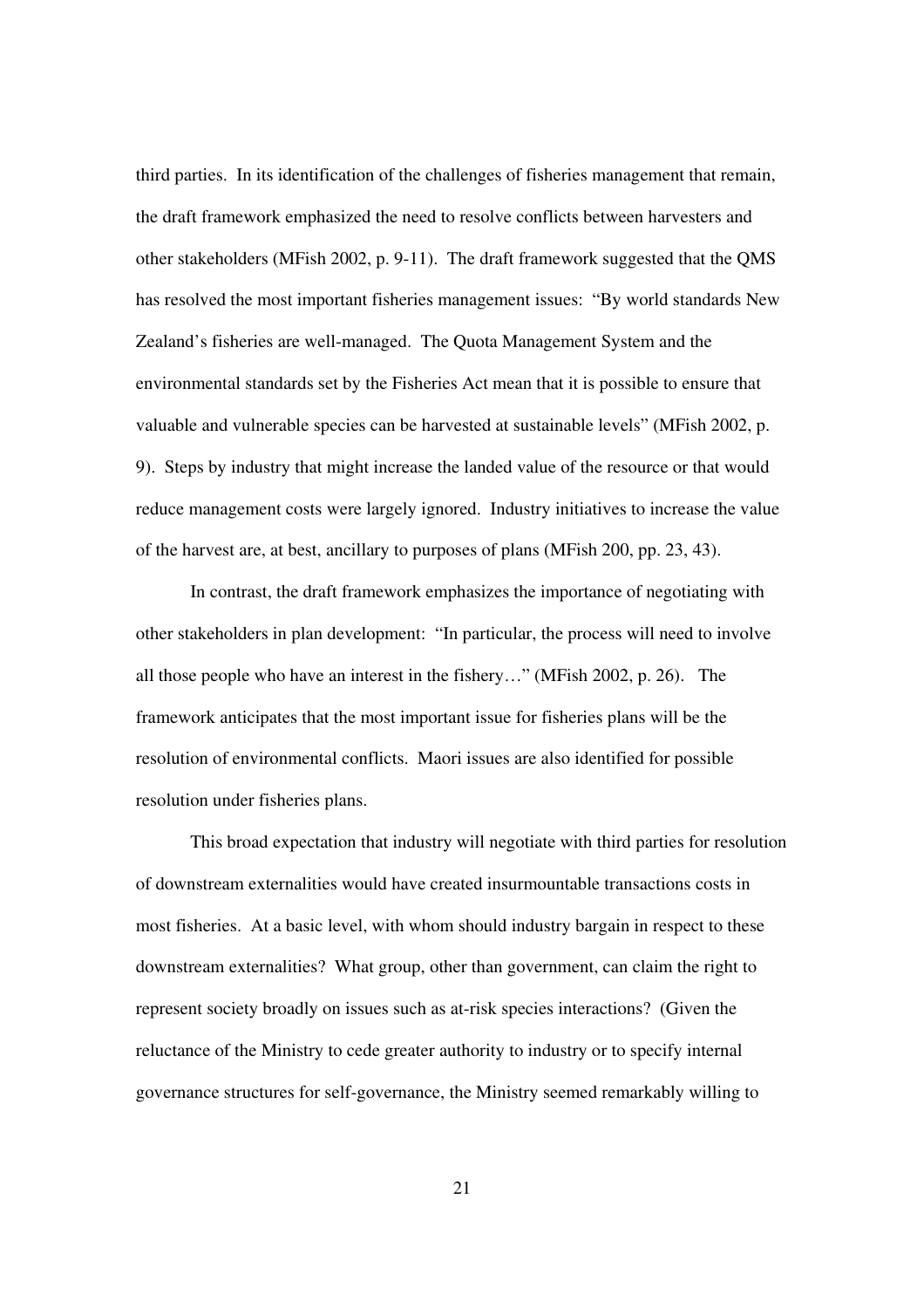designate stakeholder representation for other interests [MFish 2002, p. 32]: "MFish will endeavour to provide information on which stakeholders the proponents should contact.") But even if some interest group were designated to represent the collective interest, that interest group has no incentive to minimize the transactions costs of negotiations. Rather, such interest groups are likely to withhold their agreement in order to push the entire fisheries management process back into the traditional regulatory environment.

The purpose of self-governance is to devolve those decisions where the exercise of private decision-making will increase the value that society realises from a resource. For fisheries, the private incentives for the rights holders are to increase the present value of the commercial value of resource rents. Those private incentives of the rights holders do not extend to the impacts on third parties. The draft fisheries plan framework proposed that self-governance should address exactly the issues that it is less suited to solving.

### **5. Policies to Promote Self-governance**

 This above analysis points in obvious policy directions for a government that wants to promote greater industry self-governance in fisheries. The requirement for unanimous consent and the unspecified process for government approval impose exceptionally high transactions costs. To expand the opportunities for self-management, both sources of transactions costs must be addressed. Specifying low transactions cost rules for self-governance is an important evolutionary step towards clearer rights for QMS owners.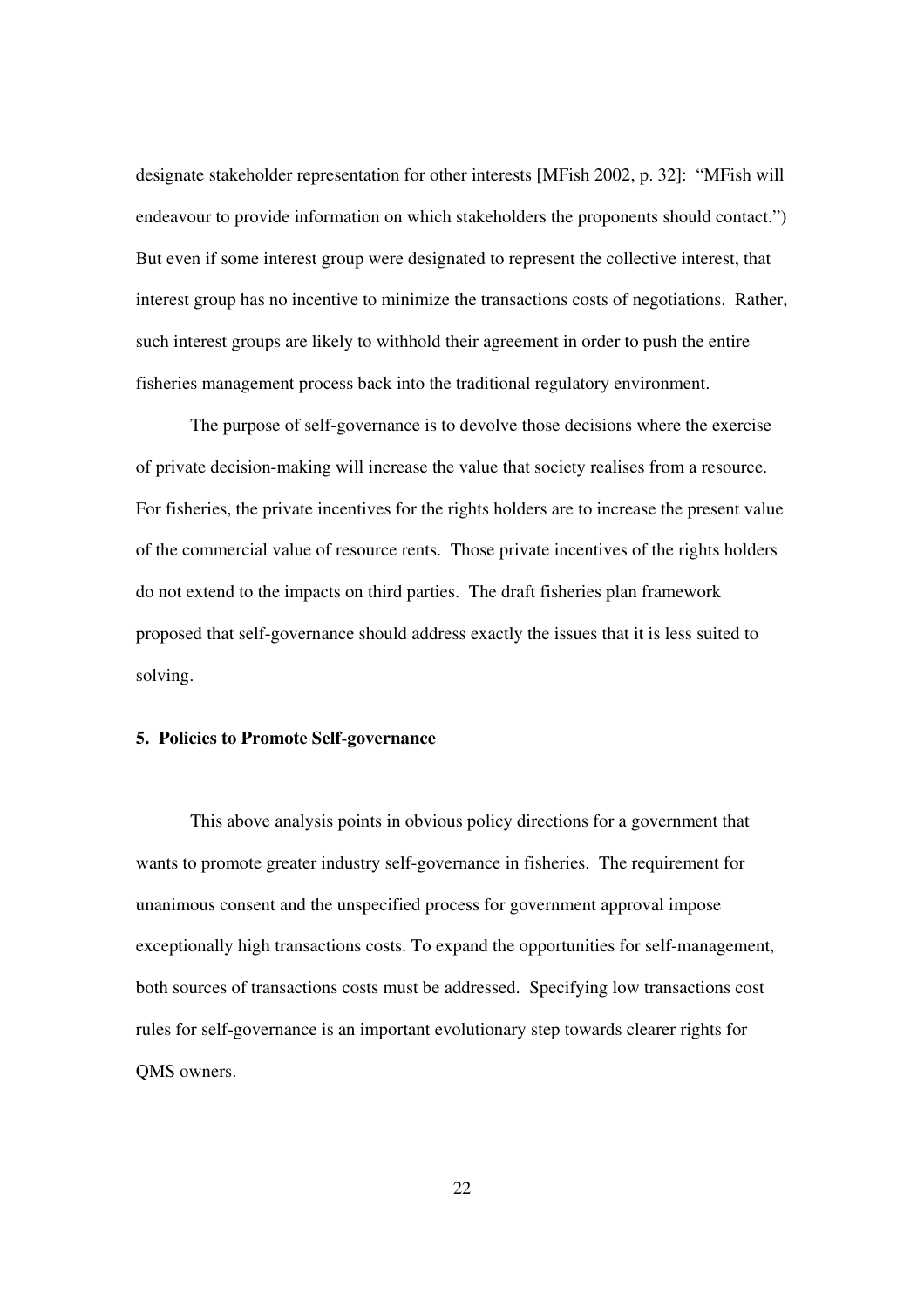The path to lower internal transactions costs is relatively clear: non-unanimous decision rules. ITQ rights holders are joint owners of a set of resource rights. The benefits derived from the resource are, by definition, in proportion to the ITQ shares held holding. Joint ownership of economic assets is not unusual; most productive assets in modern economies are jointly owned by a large number of shareholders. Governance structures that require unanimous agreement to manage jointly owned economic resources are clearly not the norm; one-share, one-vote rules under corporate governance are the norm. Given the striking correspondence between shared ITQ rights and shared stockholder rights, the obvious collective decision-making rule for ITQ fisheries would be one-share/one-vote rules in proportion to the QMS share (*cf.* Townsend, McColl, and Young 2005). Adopting corporate governance has the additional advantage of incorporating the accumulated body of law that governs corporate institutions. For example, the question of minority rights has been addressed in the context of corporate governance, and that existing legal doctrine would be available to minorities in a fisheries governance corporation.

Even if one-share/one-vote rules are politically infeasible, other modifications of voting rules may still significantly improve upon the unanimous agreement rules. Two examples are super-majority rules (*e.g.,* two-thirds approval) or majority voting with requirements for majority approval by specified sub-groups, such as quota owners in different sub-areas. Any non-unanimous rule will substantially reduce the pay-off to the holdout strategy that dominates under unanimous agreement rules structures. Note, however, that majority voting among shareholders (*i.e.,* democratic one-person/one-vote rules) would create undesirable incentives for QMS rights holders to divide their quota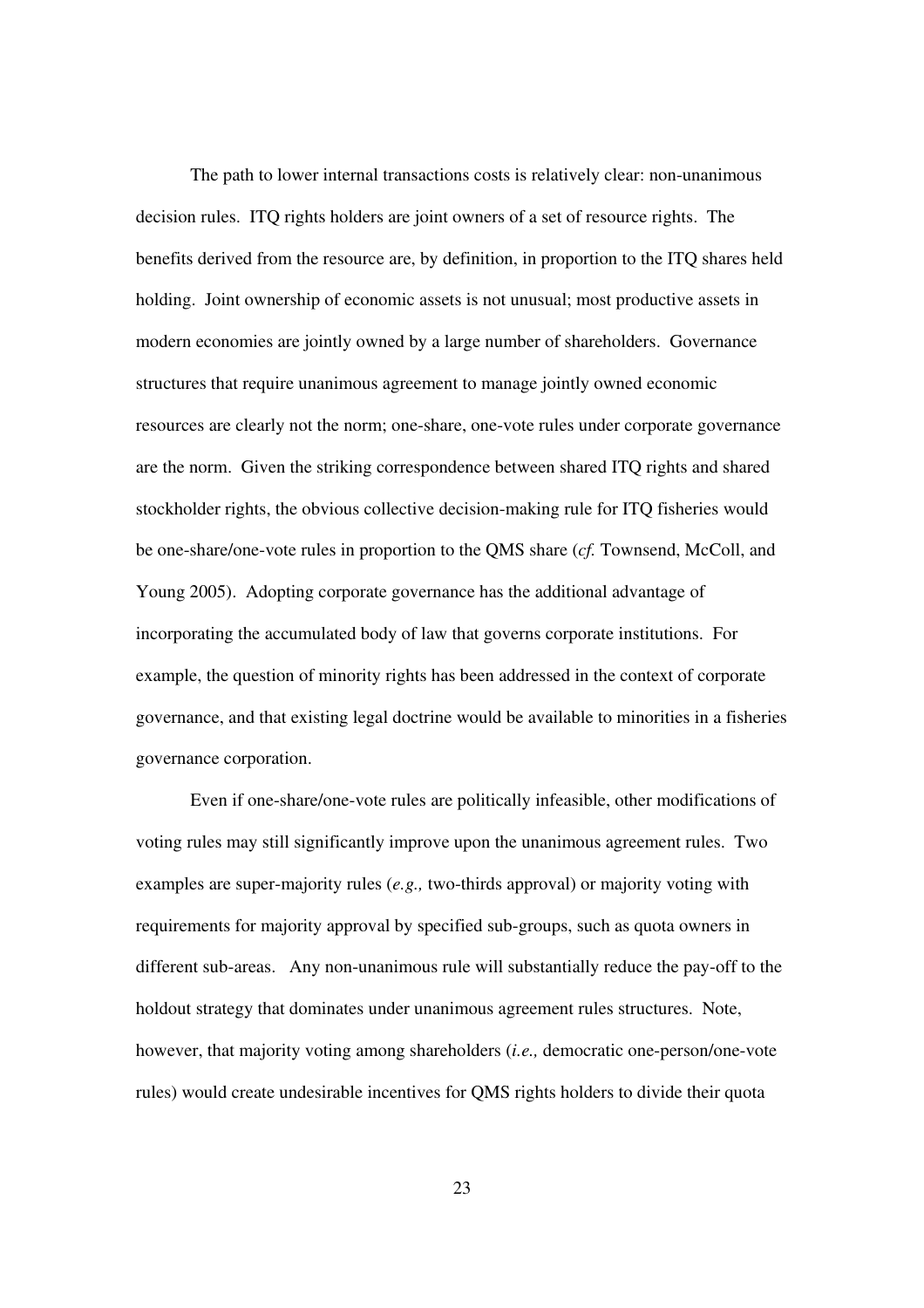shares among multiple nominal owners under their control, such as family members or employees. In general, corporate (one-share/one-vote) rules provide lower transactions of making economic decisions than democratic (one-person/one-vote) rules (Townsend 1997).

An alternative approach, used by Canada in particular, has been to raise the cost of non-cooperation. The Canadian government has provided industry groups with two tools to encourage cooperation within the designated industry group (Blewett 2002, Appendix D). First, the government has required that contracts for enforcement and monitoring be obtained through designated industry groups. For example, in the geoduck fishery, divers must obtain mandatory logbooks from the industry association (James 2008). In the sablefish industry, individuals must sign monitoring agreements with the industry association. Second, the government has "use of fish" provisions that allocate some amount of the annual harvest to the industry association to fund activities such as research.<sup>1</sup> In the halibut industry, ten percent of the quota was allocated to the industry association. The association re-allocates that quota to the individual quota holders when dues and fees are paid. The sablefish association also received a quota allocation that generates income for the association to cover the cost of research charters (Sporer 2008). There are 55 licenses for geoduck; 48 for sablefish; and 435 for halibut (Jones 2003). These are notably larger than groups elsewhere that organized under unanimous agreement rules. Modest steps by government to promote non-unanimous selfgovernance have made a large difference in the ability of industries to overcome freerider obstacles.

<sup>1&</sup>lt;br>Note that the ability of the Canadian government to authorise "use of fish" agreements was ended under the Larocque decision (Jean-Victor Larocque v. Minister of Fisheries and Oceans [2006 FCA 237]).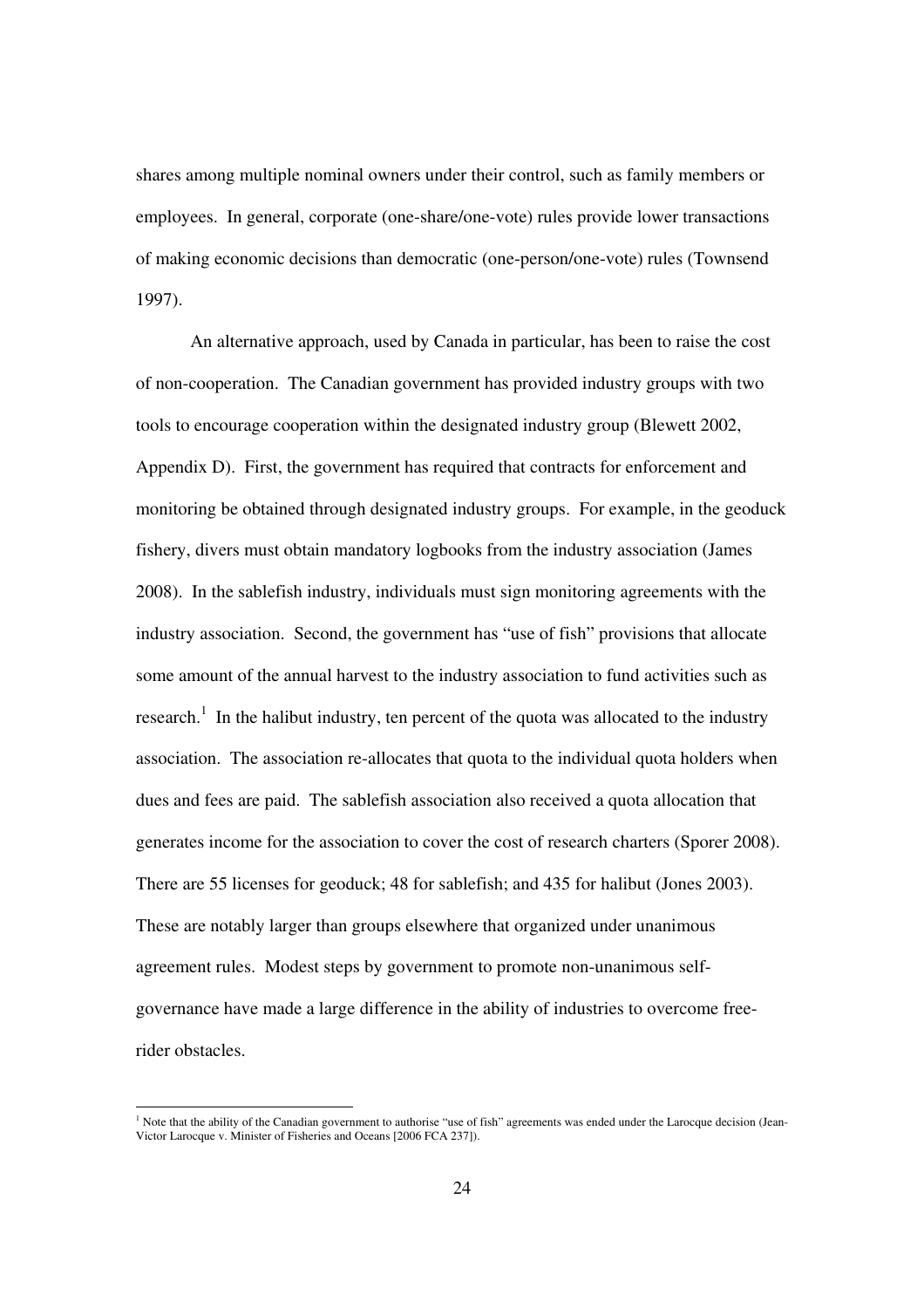By clearly defining the scope for self-governance and the process for government approval, government can substantially reduce industry transactions costs. When government clearly defines which activities may be devolved and under what standards, industry can reduce its internal costs to develop a self-governance proposal. For the industry to bargain an internal agreement, it must know the parameters of permissible self-governance. Uncertainty is a major contributor to transactions costs, and clarifying the rules reduces that uncertainty. As the uncertainty increases about what activities can be devolved, the costs of bargaining increase because the negotiations must cover more contingencies. Increased uncertainty also reduces the expected gains from private negotiations. The increase in transactions costs and reductions in expected benefits will decrease the industry's willingness to undertake private bargaining.

 The expectations for resolution of third-party externalities under self-governance must be realistic. Self-governance under fisheries plans could be expected to improve the management of some environmental interactions. In the special case when two fishery sectors each have rights and interact through by-catches or direct gear interaction, their rights create a joint interest in solving the externality. A Coasean bargain between the two sectors is possible. For example, Challenger negotiated an agreement with oyster dredge harvesters over dredging on common grounds (Arbuckle and Drummond 2000). Where failure to act risks higher cost regulatory or legislative response by government, an industry does have some incentives to address third-party externalities through selfgovernance. But the incentive is almost certainly not efficient: the incentive is to reduce the probability of government action, not to solve the externality.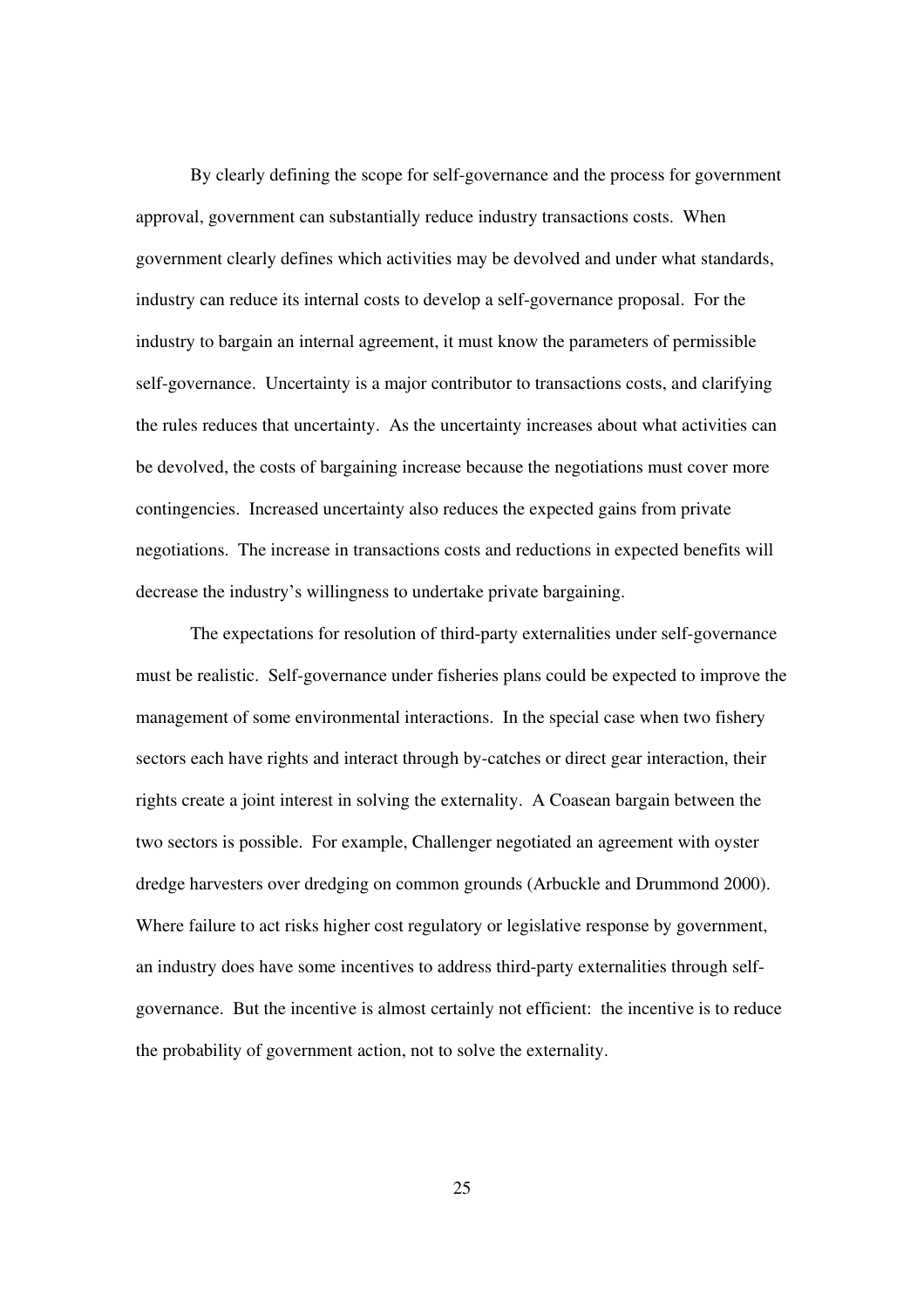#### **6. Postscript: Economic Analysis and Fisheries Self-governance**

 Economists have been guilty of failing to look beyond ITQs. An extremely careful reading of the fisheries economics literature would be required to discover that ITQs do not solve all dimensions of maximizing economic returns from the resource. The economics literature does contain recurrent suggestions that ITQs create different incentives for the rights holders, and that these better incentives might somehow be incorporated in regulatory decision-making. But almost completely absent is any analysis of: (a) what shape those institutions might take, and (b) why those institutions have not arisen spontaneously. To address these issues, economics must draw on the institutional analysis of property rights, transactions costs, and government failure. Notwithstanding our Smithian institutional roots and despite the Nobel prizes for Hayek, Coase, Buchanan and North, institutional analysis is simply not fashionable in economics. This disdain for institutional analysis is not shared by our colleagues in political science, anthropology, and sociology nor by elected officials. For fisheries management, the decision by economists to sit out this debate encourages continued wastage of the world's increasingly limited and valuable fisheries resources.

# **7. References**

Arbuckle, M. and K. Drummond. 2000. "Evolution of Self-governance within a Harvesting System Governed by Individual Transferable Quota," in R. Shotton (ed.), *Use of Property Rights in Fisheries Management*, FAO, Rome, Tech Paper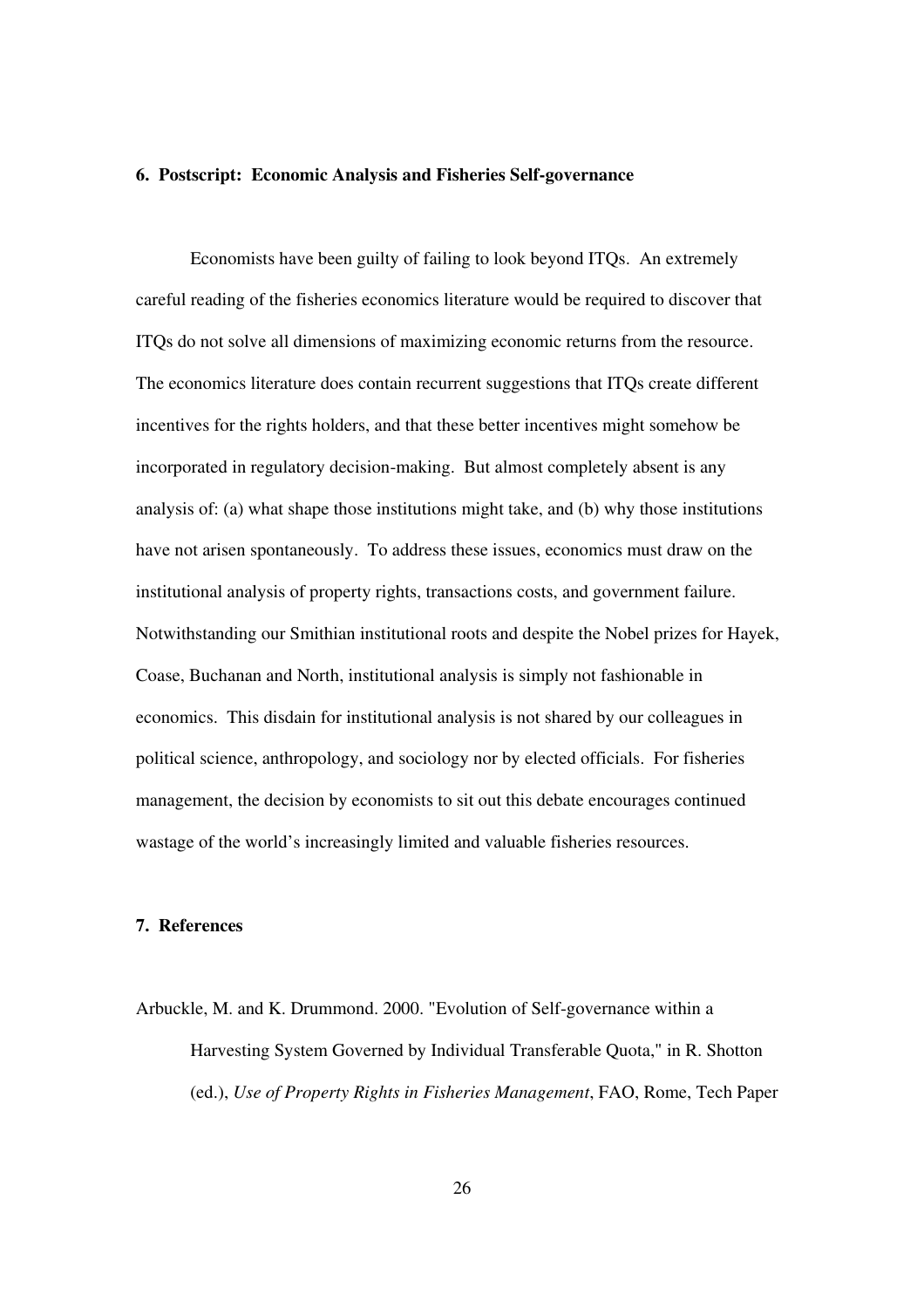- Beverton, R. J. H., and S. J. Holt. 1957. *On the Dynamics of Exploited Fish Populations*. Fishery Investigations Series II Volume XIX. London: Ministry of Agriculture, Fisheries and Food.
- Blewett, E. 2002. "Status Report on Co-Managed Fisheries," prepared for BC Seafood Alliance (*www.bcseafoodalliance.com/BCSA/BCSA\_BLEWETT.html*).
- Boyce, J. 1992. "Individual Transferable Quotas and Production Externalities in a Fishery." *Natural Resource Modelling* 6 (4): 385-408.
- Bradley, P. G. 1970. "Some Seasonal Models of the Fishing Industry." In A. D. Scott (ed.) *Economics of Fisheries: A Symposium.* Vancouver: University of British Columbia, Institute of Animal Resource Ecology.
- Cheung, S. N. S. 1970. "The Structure of a Contract and the Theory of a Non-exclusive Resource," *Journal of Law and Economics,* 13, 49-70.
- Clement, G., R. Wells, and C. M. Gallagher. 2008. "Industry Management within the New Zealand Quota Management System: The Orange Roughy Management Company." In Townsend *et al.* (2008), pp. 277-290.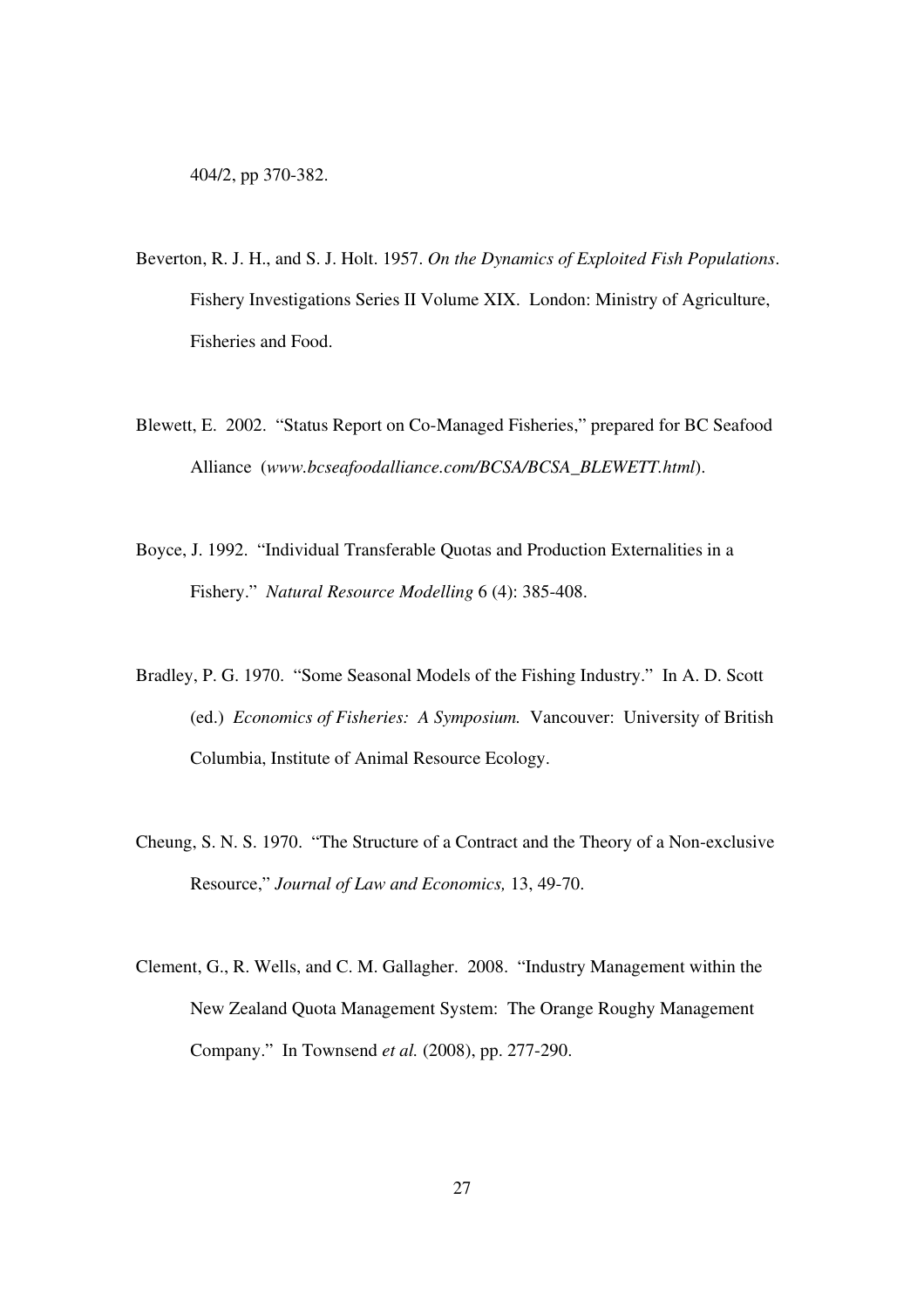- Coase, R. H. 1960. "The Problem of Social Cost," *Journal of Law and Economics,* 3, 1- 44.
- Costello, C., and R. Deacon. 2007. "The Efficiency Gains from *Fully* Delineating Rights in an ITQ Fishery." *Marine Resource Economics* 22: 347-361.
- Edwards, S. F. 1994. "Ownership of Renewable Ocean Resources." *Marine Resource Economics* 9: 253-273
- Harte, M. 2008. "Assessing the Road towards Self-governance in New Zealand's Commercial Fisheries." In Townsend *et al.* (2008), pp. 323-334.
- Haveman, R. H. 1973. "Common Property, Congestion, and Environmental Pollution," Quarterly Journal of Economics, 87, 278-287.
- Hersoug, B. 2002. Unfinished Business: New Zealand's Experience with Rights-based *Fisheries Management,* Eburon, Delft, Netherlands.
- James, M. 2008. "Co-operative Management of the Geoduck and Horse-clam Fishery in British Columbia." In Townsend *et al.* (2008), pp. 397-406.
- Jones, L. with M. Bixby. 2003. *Managing Fish: Ten Case Studies from Canada's Pacific Coast,* Fraser Institute, Vancouver.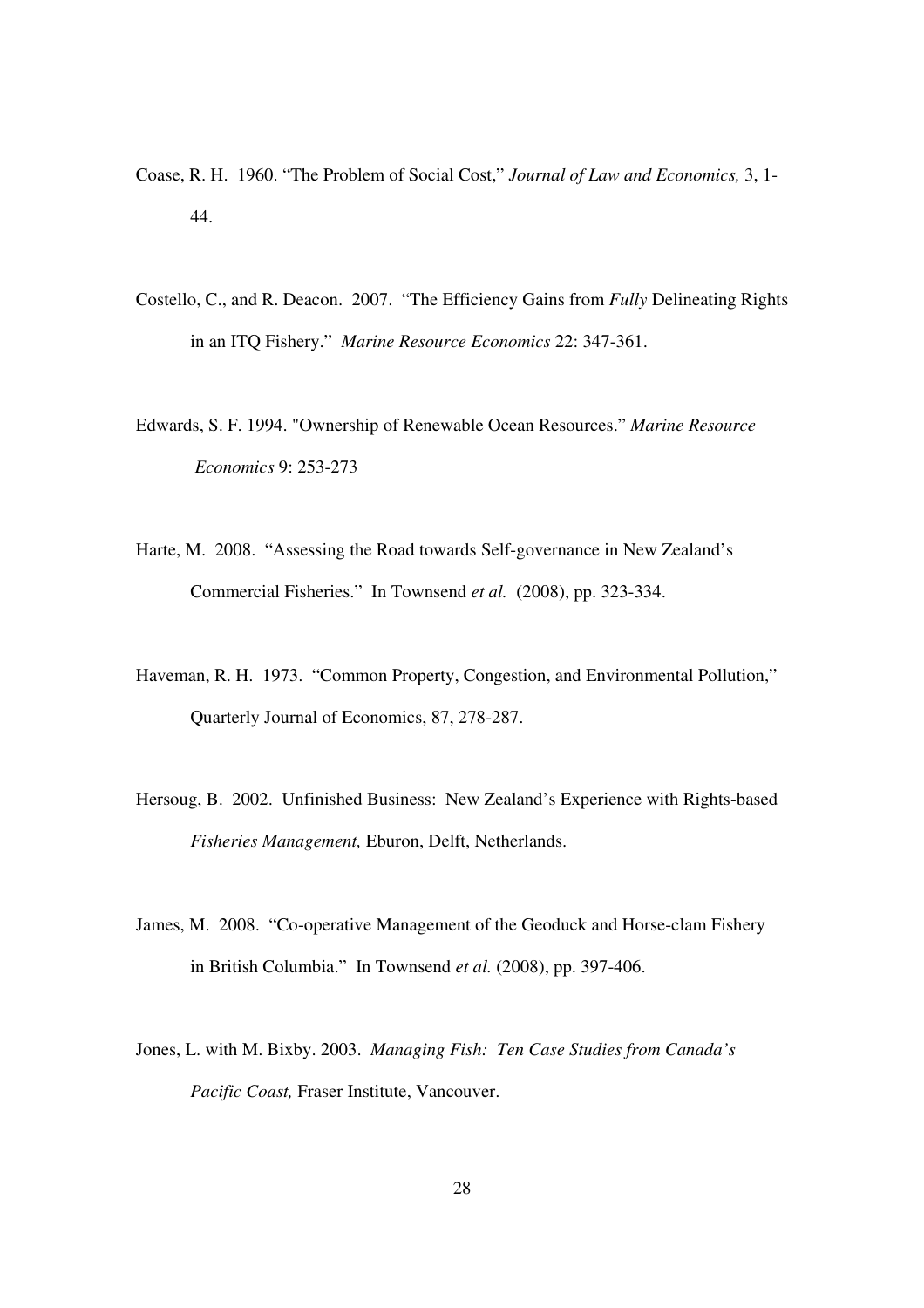- Mincher, R 2008. "New Zealand's Challenger Scallop Enhancement Company: Reseeding to Self-governance." In Townsend et *al.* (2008), pp. 307-322.
- New Zealand and Commercial Fisheries Services Limited. 2001. "Registry Services Delivery Agreement."
- New Zealand Ministry of Fisheries ("MFish") 2002. "Fisheries Plan Framework: Draft Final, 2 Sep 2002."
- New Zealand Ministry of Fisheries and the Challenger Scallop Enhancement Company Limited. 1997. "Memorandum of Understanding."
- Scott, A. D. 1955. "The Fishery: The Objectives of Sole Ownership." *Journal of Political Economy* 63: 116-124.
- Scott, A. D. 1988. "Development of Property in the Fishery." *Marine Resource Economics* 5: 289-311.
- Scott, A. D. 1993. "Obstacles to Fishery Self-government." *Marine Resource Economics* 8: 187-199.

Sporer, C. 2008. "Co-management of Canada's Pacific Sablefish Fishery." In Townsend